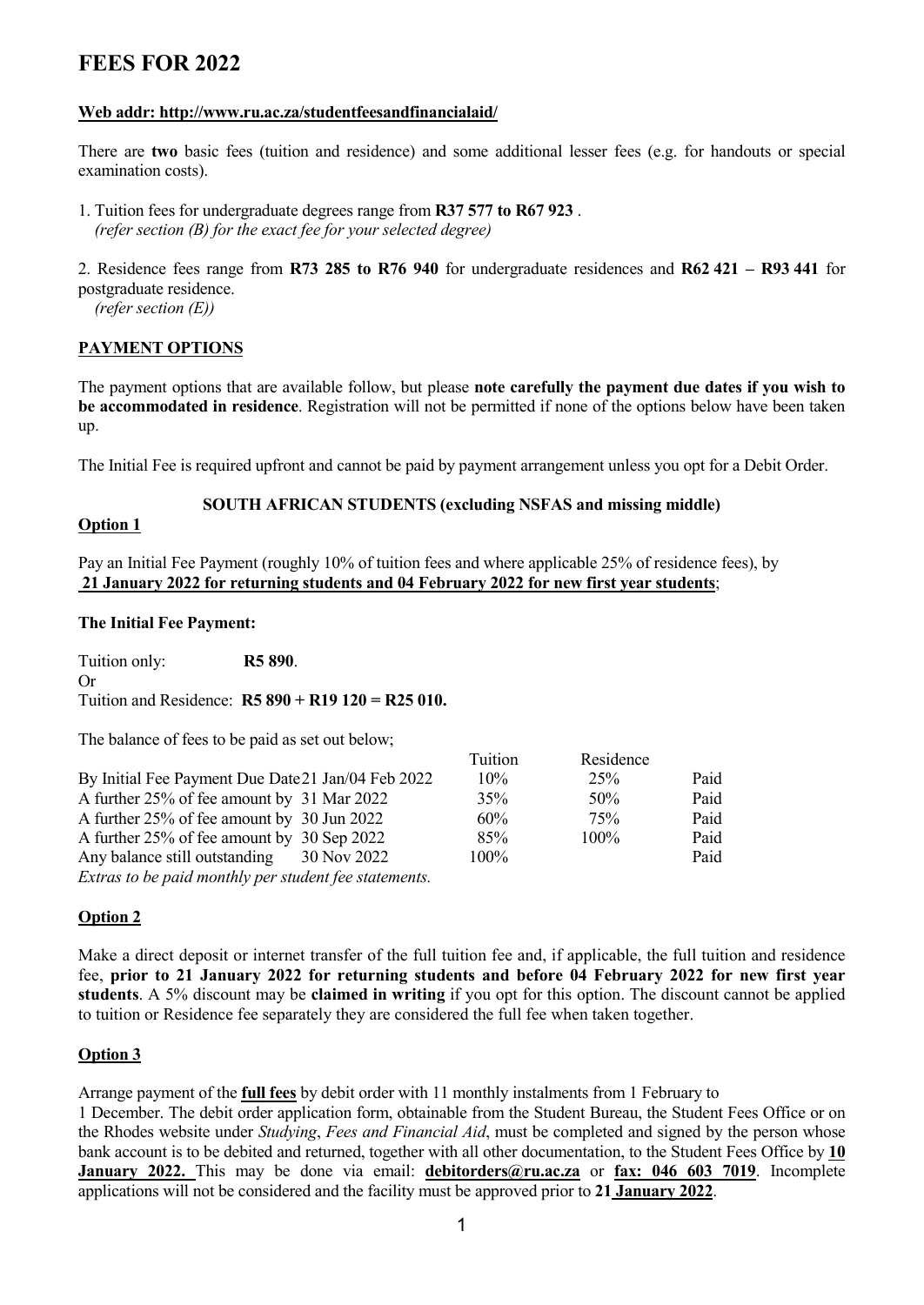## **NSFAS STUDENTS**

#### **This applies to all students who have been granted NSFAS funding**

## **Option 1:**

NSFAS students are **not** required to pay an Initial Fee Payment.

| However please note that those with an own contribution will need to settle, as set out below: |                    |       |      |
|------------------------------------------------------------------------------------------------|--------------------|-------|------|
| By Initial Fee Payment Due date                                                                | 21 Jan/04 Feb 2022 | $0\%$ | Paid |
| 35% of own contribution amount by                                                              | 31 Mar 2022        | 35%   | Paid |
| 60% of own contribution amount by                                                              | 30 Jun 2022        | 60%   | Paid |
| 85% of own contribution amount by                                                              | 30 Sep 2022        | 85%   | Paid |
| The outstanding balance by                                                                     | 30 Nov 2022        | 100%  | Paid |
| Extras to be paid monthly per student fee statements.                                          |                    |       |      |

**Option 2:**

Make a direct deposit or internet transfer of the full own contribution prior to **21 January 2022 for returning students and the 04 February for new first year students**. A 5% discount may be **claimed in writing** if fees are paid in full before due date of the 21 January 2022 for returning students or 04 February 2022 for new first year students.

## **Option 3:**

Arrange payment of the **full own contribution** by debit order with 11 monthly instalments from 1 February to 1 December. The debit order application form, obtainable from the Student Bureau, the Student Fees Office or on the Rhodes website under *Studying*, *Fees and Financial Aid*, must be completed and signed by the person whose bank account is to be debited and returned, together with all other documentation, to the Student Fees Office by **10 January 2022.** This may be done via email: **[debitorders@ru.ac.za](mailto:debitorders@ru.ac.za)** or **fax: 046 603 7019**. Incomplete applications will not be considered and the facility must be approved prior to **21 January 2022**.

#### **FOR INTERNATIONAL STUDENTS**

#### Option 1

New and returning international students will be required to pay 50% of their tuition and residence fees for the year by **21 January 2022 for returning students and 04 February 2022 for new first year students.** The balance of fees to be paid by the 31 May 2022.

*Extras to be paid on receipt of student fee statements.*

## **International Students Initial Fee Payment:**

| Tuition only                | R <sub>28</sub> 450 |
|-----------------------------|---------------------|
| or<br>Tuition and residence | <b>R68 000</b>      |

#### Option 2

Make a direct deposit or internet transfer of the full tuition fee and, if applicable, the full residence fee, **prior to 22 January 2021 for returning students and 27 February 2021 for new first year students**. A 5% discount may be **claimed in writing** if you opt for this option.

#### **Surcharge for International students (compulsory additional charge for all International students)**

|                          | Undergraduates:     | <b>Postgraduates:</b> |
|--------------------------|---------------------|-----------------------|
| From SADC countries      | R <sub>11</sub> 434 | R7 755                |
| From Africa (excl. SADC) | R <sub>14</sub> 603 | R <sub>9</sub> 662    |
| Elsewhere                | R <sub>16</sub> 239 | R <sub>11</sub> 434   |

2 **NOTE**: Master/Visa credit card facilities are available for all payments but **no discounts may be claimed if this method of payment is used.**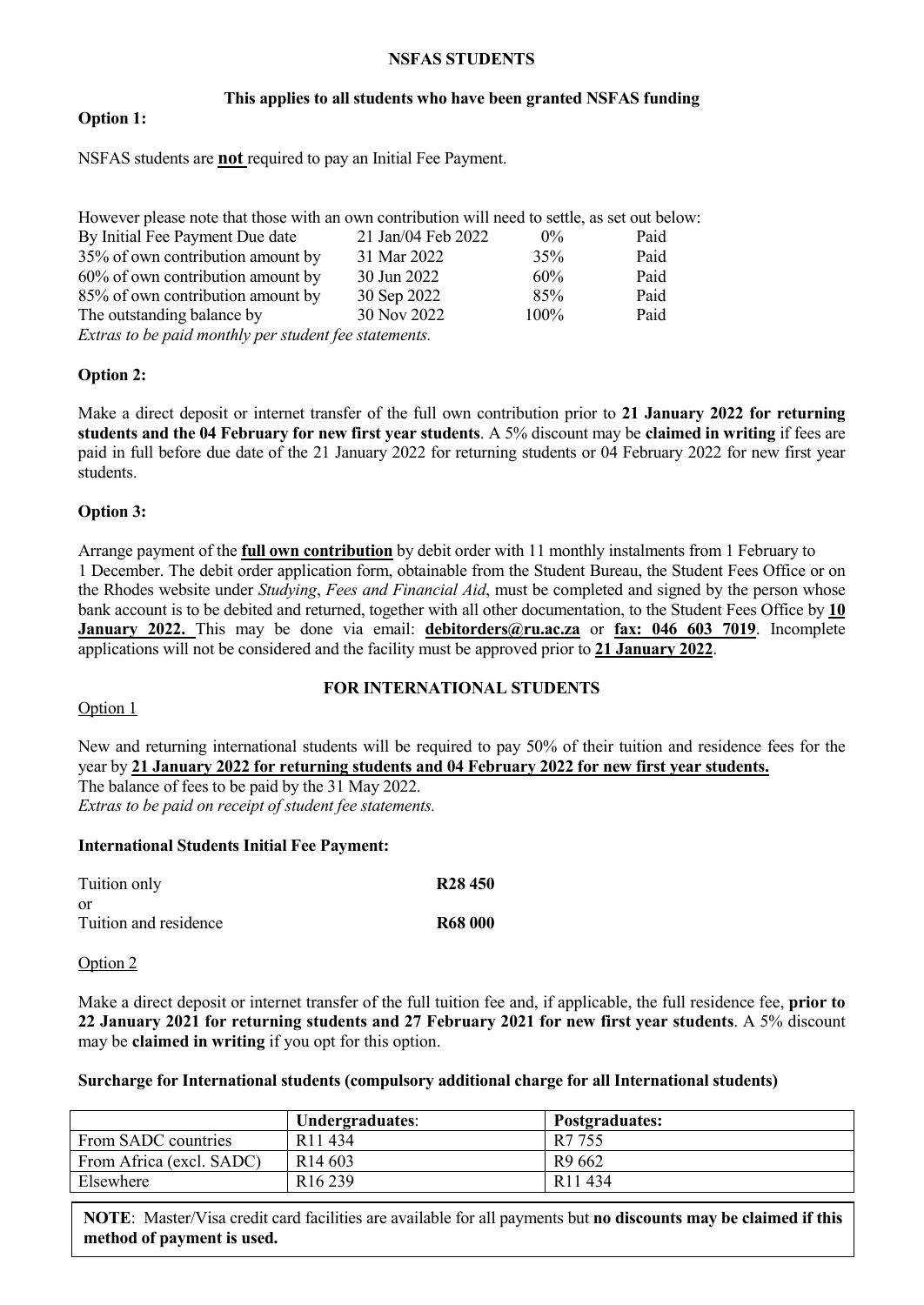# **IMPORTANT INFORMATION FOR ALL STUDENTS**

## **Due dates**

**If you do not take up one of the options mentioned above by the payment due date you will be regarded as a "no show" for residence purposes and your room will be allocated to a student on the waiting list. You will thus lose your place in residence and the University will have little chance of assisting you other than to suggest that you move into digs. If you have problems please contact us before 21 January 2022, as we will do whatever we can to assist you in retaining your place in residence, but after that date, there is little we can do.**

## **NOTES FOR ALL STUDENTS**

## **1. Banking details**

Rhodes University Student Fees Account, First National Bank, Grahamstown branch: Account number 62145504553 Branch code 210717 **NB! Please note: the deposit slip MUST show the student number as the reference number.**

## **2. Penalty charge**

Dishonoured debit orders will attract a fee of R225 per transaction.

## **3. Cash Deposit Limits**

Students are discouraged from making large cash deposits at the University Cashier. Cash deposits exceeding R5 000 must be made at the First National Bank, Grahamstown (branch code 21 07 17), account number 6214 550 4553. Please ensure that the **student number (which is the only reference number to be used**) is clearly visible as beneficiary reference on the deposit slip, which must be submitted to the Student Fees office, or faxed, to (046) 603 7019/ Email: studentfees $@$ ru.ac.za.

4. **Holders of recognised bursaries or scholarships including Rhodes University scholarships and merit awards** may offset their bursary/scholarship against the liability for the Initial Fee Payment required prior to registration, but you must inform the University that you are doing so before 21 January 2022 for returning students and 04 February 2022 for new first year students.

5. **Fee remissions, concessions and special arrangements (full-time students only)** Where a parent has more than one child attending the University at the same time, as full-time students, an **application may be made to the** Director of Finance in the year in which it applies **for a remission of 30%** of the normal tuition fees for each child after the first. The Council may also make any concession or special arrangement regarding the amount of fees paid by a student, or the payment of fees, at its discretion.

6. **Academic Merit Award Scheme (SA students only)**

Special merit awards are automatically made by the University to eligible students enrolling for the first time for an undergraduate degree. The awards, **ranging from R32 900 to Full tuition fee,** are based on the final National Senior Certificate examination results. The awards do not cover the **DHET Fee Adjustment Grant** so the grant should be applied for, if applicable. Should the student withdraw from Rhodes University during the academic year, the merit award will be reduced on a pro rata basis. In order to qualify for one of these awards a student would have to obtain at least 47 admission points in the National Senior Certificate examination. **Please note that International Students are not eligible for merit awards.**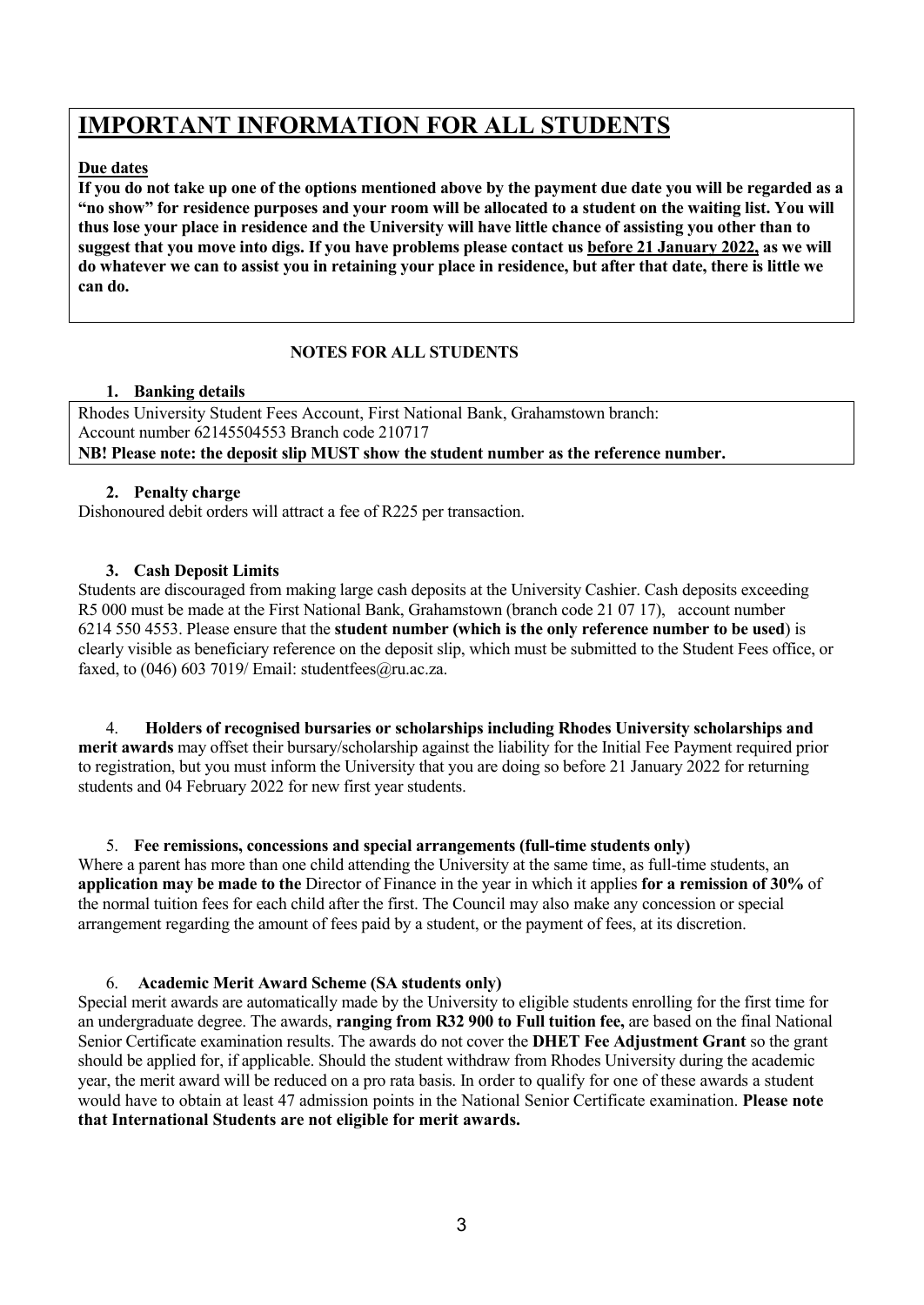## **7. Holders of recognised scholarships/bursaries/ loans**

Fees due to the University are a first charge on any scholarship, bursary or loan granted by the University, or paid to the University from other sources, for a student. If the total amount paid exceeds the fees payable, the student may draw the balance on condition that the Bursar has given written permission.

**Please note that it is the responsibility of the student to ensure that bursary donors make payments timeously and in accordance with the University regulations.** Students who hold full bursaries are reminded that they **will require funds on arrival at the University for the purchasing of books etc., as it is not University policy to make loans or advances against bursaries prior to the funds being received.**

## 8. **Oppidan fee (for clarity please refer http://www.ru.ac.za/oppidan/faq/)**

Note that there is a compulsory Oppidan fee of R354.00 (Students living off Campus).

## 9. **Caution**

Please ensure that payments made to the University Bank Account, are done by Direct Deposits or Internet Transfers only. No responsibility is accepted for bank notes or other forms of remittances missing from letters addressed to the University or to members of the University using its address.

## 10. **External Loans**

Please note it is the responsibility of students negotiating loans with financial or other institutions to ensure that all payments are made to the University by the dates specified above.

The Initial Fee Payment may **NOT** be reduced by virtue of a student having negotiated a loan with a financial or other institution.

Monies once paid into a student account will not be refunded unless all fees have been paid and a credit balance is reflected on the account irrespective of any bursaries held or meal refunds due to the student.

## 11. **Penalties for non-compliance**

The University will not issue certificates of any description to students whose fees are in arrears.

## 12. **Unpaid accounts**

Unpaid accounts where no prior agreed arrangement has been made and met are subject to an interest charge at the rate of 0.75% per month on amounts in arrears.

## 13. **Payments made to students**

Account refunds or payments to students will be made via Electronic Fund Transfer (EFT). Credit balance refunds will only be made upon receipt of a written application from the person/organisation responsible for paying the account, supported by a certified copy of the bank account details into which the funds are to be deposited.

## **15. Notice of withdrawal – deregistration from Rhodes as well as withdrawing from residence**

All students, both postgraduate and undergraduate, or their parents or guardians must give notice of intention to discontinue attendance, in writing, to the Registrar. A separate letter requesting a refund of any monies due must be sent to the Director of Finance.

- Any student who has registered for a course of study and who, for any reason leaves during the year is liable for a pro-rata fee up to the date of cancellation for tuition and or residence fees, the basis of calculation will be on 248 days for the year.
- Any student who withdraws their application for tuition or residence, before registration will be liable for a cancellation fee of 10% if less than one month's notice is given or 2.5% if longer.
- In the case of an **early withdrawal** from Residence, for any reason, other than immediate family bereavement, medical illness or academic exclusion, a **cancellation fee of two months Residence Fee** will be levied over and above the fee calculation for the period of residence accommodation. A penalty will not be charged if a provisional residence booking is cancelled prior to the Initial Fee (IF) deadline of **21 January 2022 for returning students and 04 February 2022 for new first year students**.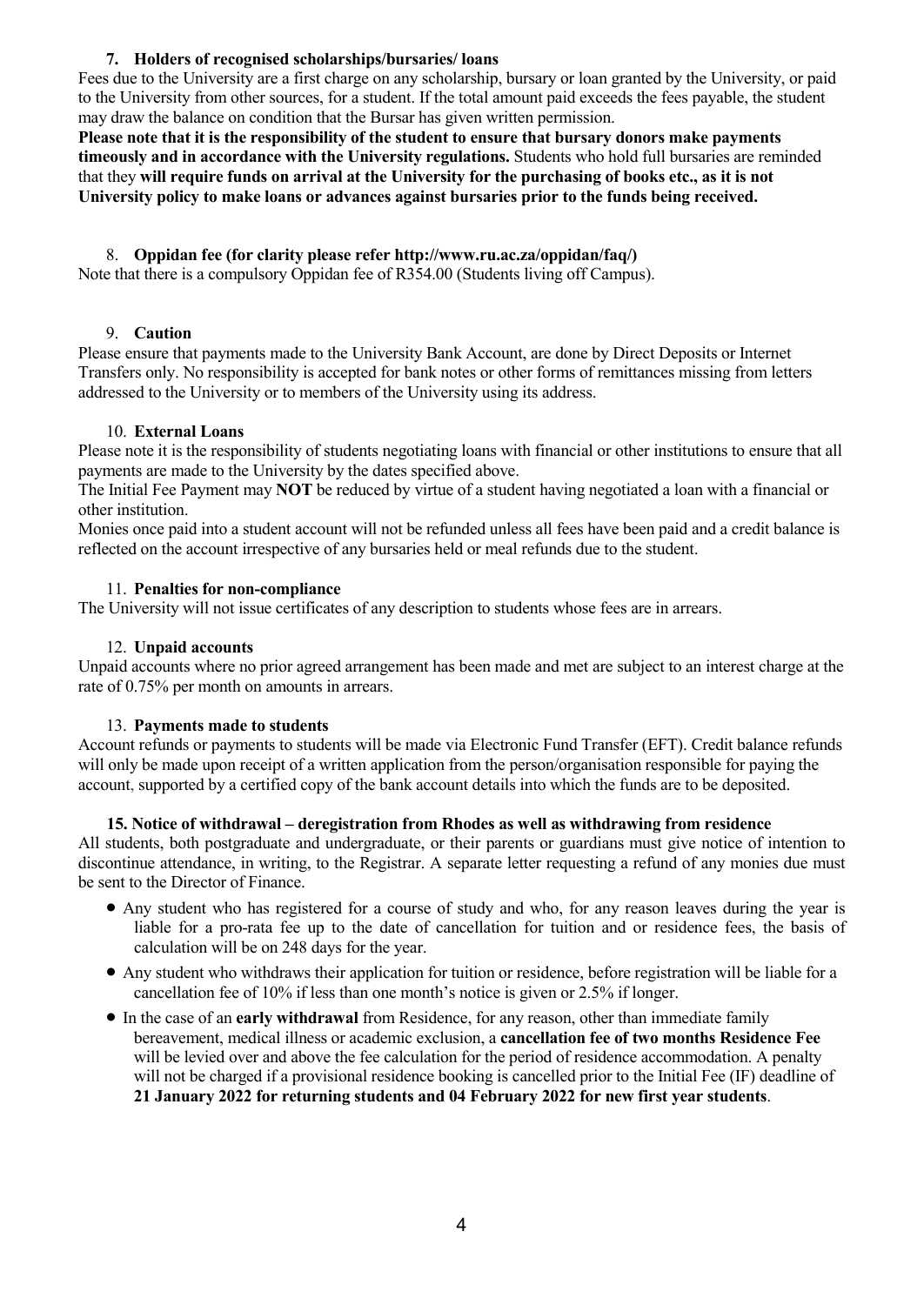## **In terms of Section 17 of the CPA it states;**

(3) a service provider may charge a reasonable fee for cancellation.

(4) regard must be had to the nature of the service, the length of notice to cancellation, the reasonable potential to find an alternative consumer (in our case this would be a student) and the general practice of the relevant industry (in our case, other universities)"

## **TUITION FEES**

#### **Block fees**

The regulations of the various faculties prescribe the number of courses full-time students are normally expected to take in each year of their curriculum.

Unless otherwise stated, the annual block fees include tuition fees for classes and laboratories, fees for ordinary University examinations and library fees for the normal number of courses. Full-time students taking fewer than the normal number of courses in any given year will still be liable for the full block fee.

## **OTHER FEE CONSIDERATIONS**

#### **Additional courses**

Subject to the regulations of the various Faculties, **undergraduate** students may take in any year one course more than the normal number prescribed for that year of their curriculum without extra charge. **Full-time postgraduate** students may take in any year one undergraduate course free of charge, provided that they have obtained the prior approval of their head of department and of the Dean of the Faculty, and provided that a postgraduate student in Law may take first year courses in any one language subject in any year without extra charge. The undergraduate course becomes payable separately once deregistered from full-time course.

#### **Single course fees**

Students doing one course towards their degree must be registered as full-time, but will be charged the single course fee.

## **Departmental and additional charges**

These are for course materials, handouts, field trips, printing vouchers, etc. and are additional charges to the student fee account. These charges vary as they depend on the courses taken and options chosen in each year of study.

## **Societies: Charges to student accounts**

These refer to subscriptions to societies to be charged to student accounts. No further subscriptions will be charged after **31 March** of each academic year.

## **Cost of meals:**

| Meals for Oppidans (Students who live off-campus)                                                |                    |              |                |  |  |  |
|--------------------------------------------------------------------------------------------------|--------------------|--------------|----------------|--|--|--|
| Meal options available are breakfast, lunch and supper on weekdays and weekends. The costs vary: |                    |              |                |  |  |  |
| Breakfast                                                                                        | R <sub>15.76</sub> | Lunch/Supper | $42.40$ (each) |  |  |  |
| Meals for residence students:                                                                    |                    |              |                |  |  |  |
| Breakfast                                                                                        | R <sub>12.04</sub> | Lunch/Supper | R28.36 (each)  |  |  |  |

## **EXAMINATION FEES**

Must be paid at the start of each semester for ordinary examinations written by students returning to write on extended DP certificates.

Students who fail to provide acceptable identification at examinations will be fined R315.00 per exam session.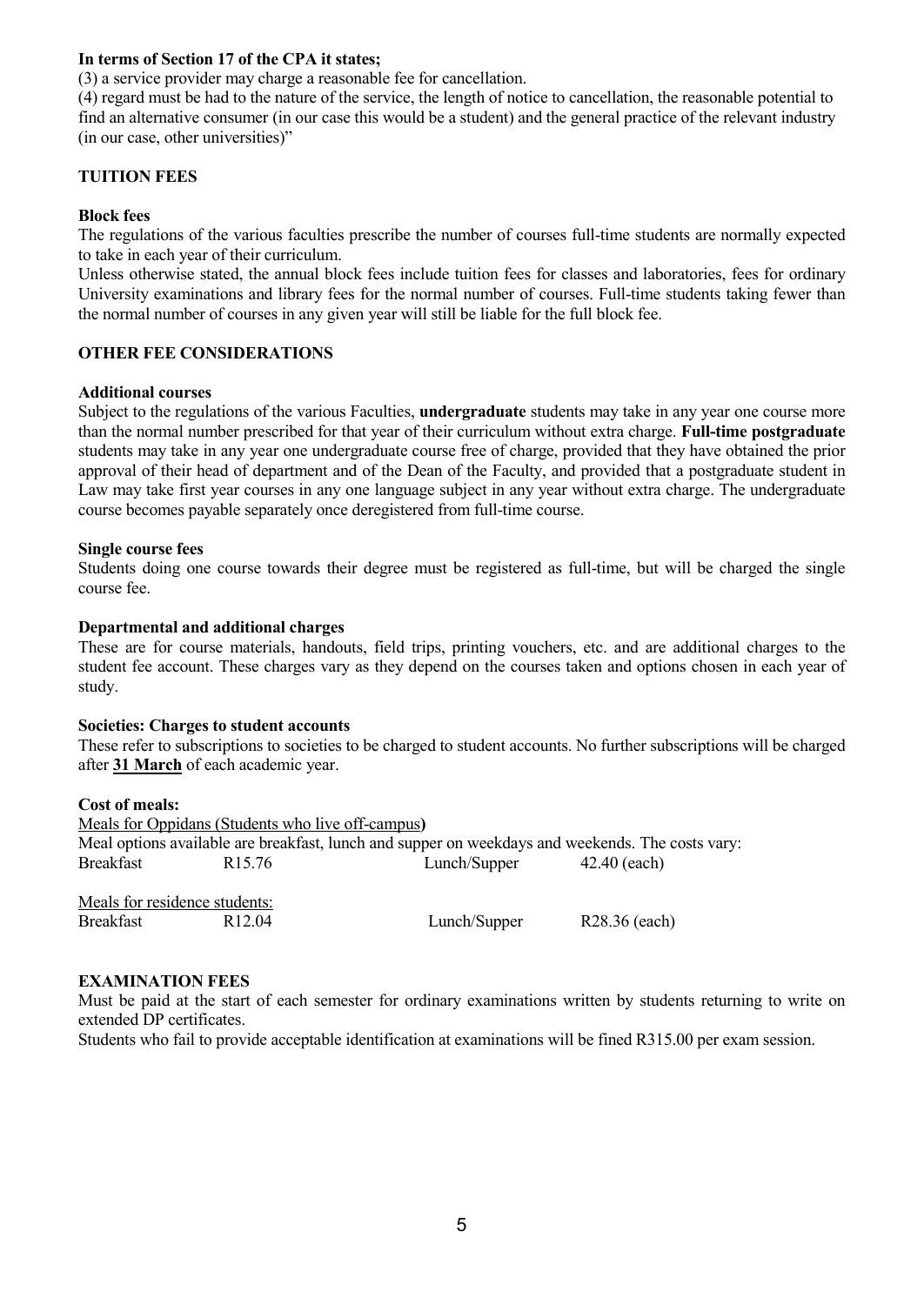# **(A) GENERAL FEES**

 $\overline{\phantom{a}}$ 

| <b>New students- SA and International</b>                                                                                              |            | <b>2022 Fees</b> |
|----------------------------------------------------------------------------------------------------------------------------------------|------------|------------------|
| Application fee: up to 30 September (SA and International applicants)                                                                  |            | 100              |
| Tuition Acceptance Fee<br>(non-refundable)                                                                                             |            |                  |
| Residence Acceptance Fee<br>(non-refundable)                                                                                           |            | 800              |
| <b>Initial Fee Payments</b>                                                                                                            |            | 1,000            |
| Returning students - SA and International                                                                                              |            |                  |
| Initial Fee Payments                                                                                                                   |            |                  |
|                                                                                                                                        |            |                  |
| Master's Internship research: Psychology                                                                                               |            | 3,815            |
| PhD retrospective registration                                                                                                         | per year   | 17,662           |
| Late registration: not in attendance on prescribed date<br><b>Examination fees</b>                                                     |            | 1,704            |
| Supplementary examinations:                                                                                                            |            |                  |
|                                                                                                                                        |            |                  |
| Per course or half course                                                                                                              |            | 1,345            |
| Per subsidiary course (PGCE)                                                                                                           |            | 370              |
| Extended DP examinations - per course                                                                                                  |            | 1,345            |
| - per half course                                                                                                                      |            | 834              |
| Extended DP Initial Fee Payment                                                                                                        |            | 735              |
| Initial Fee Payment: Special categories including upgrading<br>NCP's                                                                   |            | 735              |
| <b>Current Students:</b>                                                                                                               |            |                  |
| Transcripts (First academic transcript request, no charge, each for<br>the June and December examination session. Any further request) |            | 78               |
| Transcripts with Course Outlines                                                                                                       |            | 89               |
| Alumni:                                                                                                                                |            |                  |
| Cost of Transcript                                                                                                                     |            | 141              |
| Cost of Course Outline                                                                                                                 |            | 10               |
| Cost of Letters of Completion                                                                                                          |            | 57               |
| Cost of Transcript and Letters of Completion                                                                                           |            | 198              |
| Cost of Transcript with Course Outlines                                                                                                |            | 151              |
| Re-scrutiny                                                                                                                            | see note 4 | 2,064            |
| Copy of Script                                                                                                                         |            | 229              |
| <b>Other Penalties/Levies</b>                                                                                                          |            |                  |
| Foreign Drafts Levy/ Dishonored Cheques/ Unpaid Debit Order                                                                            |            | 224              |
| Failure to produce ID at examinations/Cell phone ringing at exams                                                                      |            | 328              |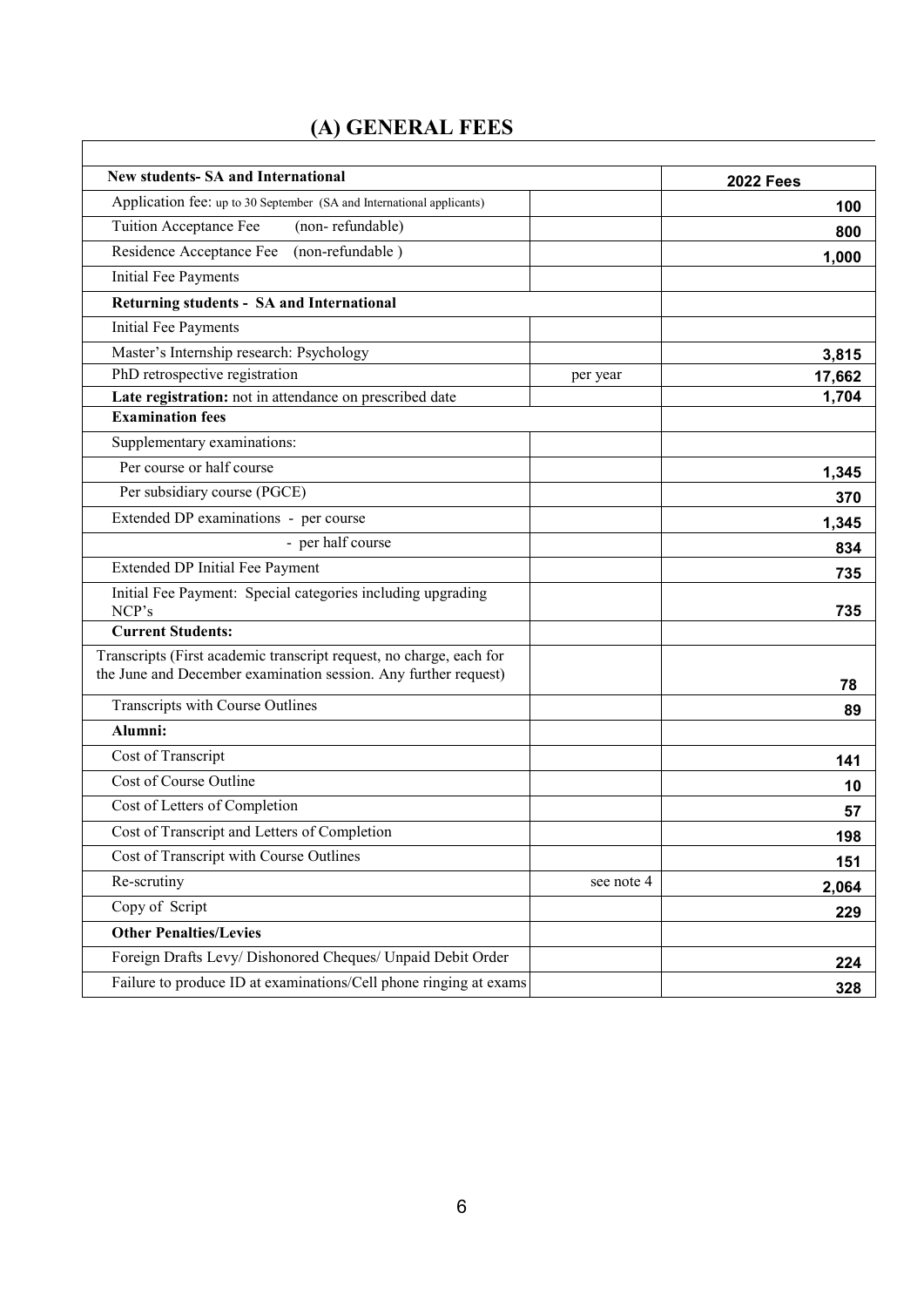## **(B) TUITION FEES PER ANNUM**

|                                                                                                                                                   |                     | <b>2022 Fees</b> |
|---------------------------------------------------------------------------------------------------------------------------------------------------|---------------------|------------------|
| BA (Please note: students not registered for BJourn who take Journ 2,3, or 4 courses                                                              |                     |                  |
| will be charged the BJourn degree fee)                                                                                                            |                     | 52 553           |
| BA Foundation Course : first two years                                                                                                            | per year            | 38 144           |
| <b>BBusSc</b>                                                                                                                                     |                     |                  |
| First three years                                                                                                                                 | per year            | 57 496           |
| Fourth year                                                                                                                                       |                     | 46 054           |
| <b>BCom</b>                                                                                                                                       |                     | 57 496           |
| BCom Foundation Course: first two years                                                                                                           | per year            | 41 534           |
| BEcon                                                                                                                                             |                     | 57 496           |
| <b>BEd</b>                                                                                                                                        |                     | 52 485           |
| <b>BFineArt</b>                                                                                                                                   | see also other fees | 52 553           |
| BJourn (Please note: the equipment levy for students studying Journalism 2, 3, 4 $\&$ Diploma has been included in the<br>Journalism tuition fee) |                     |                  |
| First year                                                                                                                                        |                     | 52 553           |
| (includes equipment levy)<br>Second year                                                                                                          |                     | 61 665           |
| (includes equipment levy)<br>Third year                                                                                                           |                     | 66 299           |
| Fourth year<br>(includes equipment levy)                                                                                                          |                     | 67923            |
| BMus : all years of study (see also other fees)                                                                                                   | per year            | 55 661           |
| <b>BPharm</b>                                                                                                                                     |                     |                  |
| (Professional Indemnity, SAPC Registration,<br>First year<br>Professional Coat, Name Badges, Handouts and Printing Material)                      |                     | 56 714           |
| (Professional Indemnity, SAPC Annual Fee, SAMF<br>Second year<br>Book, Handouts and Printing Material)                                            |                     | 60 002           |
| Third year<br>(Professional Indemnity, SAPC Annual Fee,<br>Handouts and Printing Material)                                                        |                     | 61 697           |
| Fourth year<br>(SAPC Annual Fee, Handouts and Printing<br>Material)                                                                               |                     | 64 694           |
| <b>BSc</b>                                                                                                                                        |                     | 54 673           |
|                                                                                                                                                   | per year            | 37 577           |
| BSc Foundation Course: first two years                                                                                                            |                     | 57 496           |
| <b>BSc</b> (Information Systems)                                                                                                                  |                     |                  |
| <b>BSocSc</b>                                                                                                                                     |                     |                  |
| <b>BSocSc: Foundation Course</b>                                                                                                                  | per year            | 52 553<br>38 144 |

**Please note:** *A student who takes Comp Sci 2 or 3 or Information Systems 2 or 3 and is NOT registered for a BAcc, BBusSc, BCom, BEcon, BSc (InfSys) or BScD degree will be charged an additional tuition fee of R2 605.00*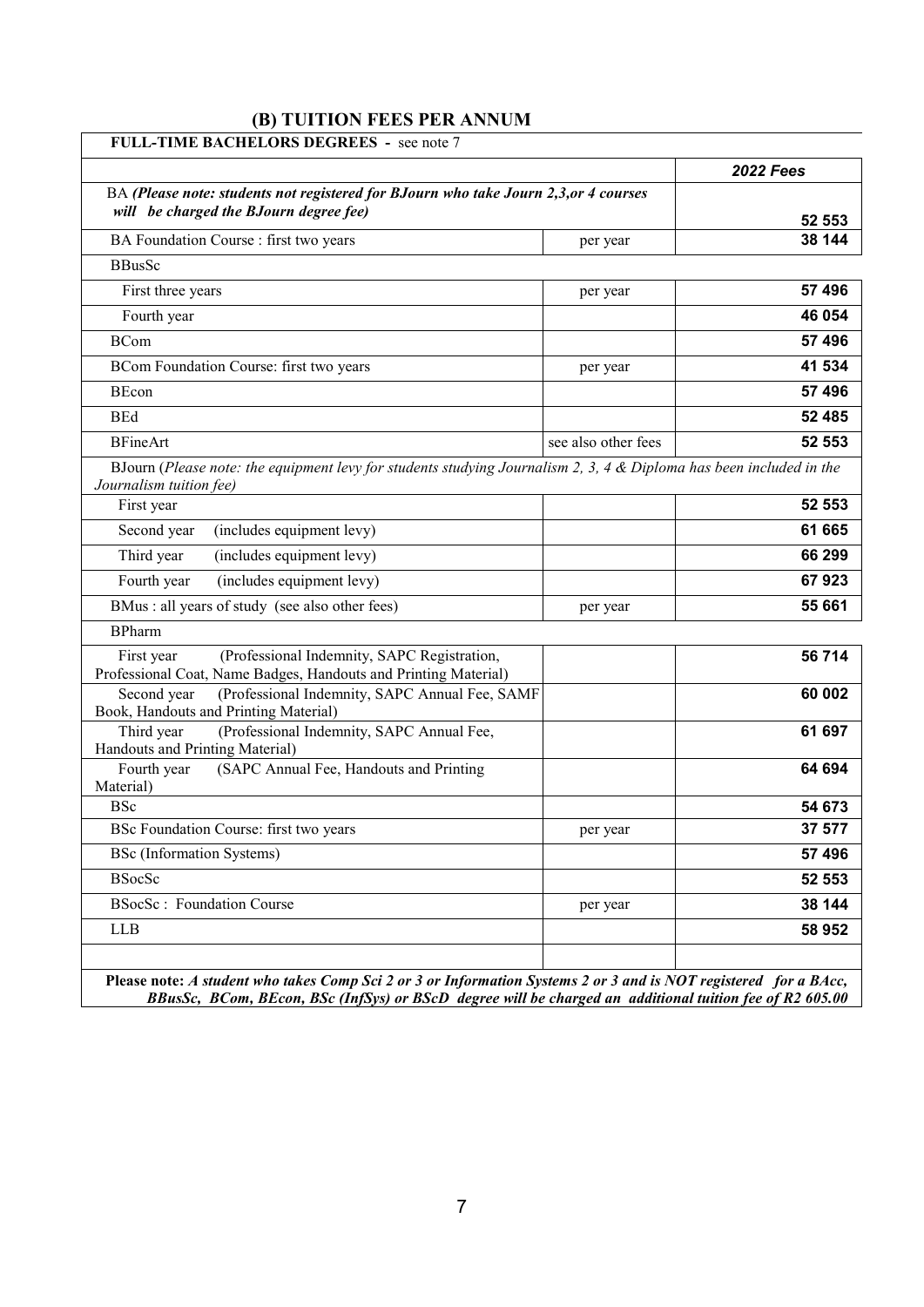| <b>FULL-TIME DIPLOMAS AND CERTIFICATES</b>                                                      |                  | <b>2022 Fees</b> |
|-------------------------------------------------------------------------------------------------|------------------|------------------|
| Advanced Diploma in Business Analysis 1                                                         |                  | 31 320           |
| PG Diploma in Business Analysis                                                                 |                  | 53 942           |
| PG Diploma in International Studies                                                             |                  | 40 969           |
| PG Diploma in Enterprise Management                                                             |                  | 45 207           |
| PG Diploma in Heritage Management (PDHM)                                                        |                  | 49 108           |
| DipAcc (PG) (Preliminary) 1, 2, 3 or more courses HDAP                                          |                  | 55 661           |
| DipAcc (PG) HDAC                                                                                |                  | 57 672           |
| PG Diploma in Taxation                                                                          |                  | 40,969           |
| PG Diploma English Language Teaching                                                            |                  | 40,871           |
| Diploma Fine Art                                                                                |                  | 52 553           |
| <b>PGCE</b>                                                                                     |                  | 42 846           |
| PG Diploma in Journalism and Media Studies                                                      |                  | 55 561           |
| PG Diploma in Media Management                                                                  |                  | 60 041           |
| PART-TIME DEGREES AND DIPLOMAS                                                                  |                  |                  |
| <b>BEd In-service</b>                                                                           | per year         | 13 561           |
| G Diploma in Business Analysis                                                                  | 75% 1st year 25% |                  |
|                                                                                                 | $2nd$ year       | 53 942           |
| PG Diploma in Enterprise Management                                                             | per year         | 45 207           |
| PG Diploma English Lang Teaching                                                                | per year         | 24 7 23          |
| PG Diploma in International Studies                                                             | per year         | 24 7 23          |
| PG Diploma in Economics Journalism                                                              | per year         | 18 930           |
| <b>PGDHE</b>                                                                                    | per year         | 20 767           |
| <b>PGCE</b>                                                                                     | per year         | 21 191           |
| <b>SINGLE COURSE FEES</b>                                                                       |                  |                  |
| Science (incl. Geography & Psychology)                                                          |                  | 20 910           |
| Final course in major or principal subjects                                                     |                  | 26 277           |
| Other (including Mathematics)                                                                   |                  | 20 061           |
| Half courses (Two half courses = cost of 1 full course: not 2 $x60\%$ )                         |                  |                  |
| FULL-TIME HONOURS DEGREE - see note 1                                                           |                  |                  |
| Science (includes Environmental Science), Pharmacy, Psychology, Geography & Information Systems |                  |                  |
| First year                                                                                      |                  | 48 457           |
| Additional years                                                                                | per year         | 20 20 2          |
| Accounting                                                                                      |                  |                  |
| First year                                                                                      |                  | 57 781           |
| Additional years                                                                                | per year         | 20 226           |
| Journalism & Media Studies                                                                      |                  |                  |
| First year                                                                                      |                  | 55 769           |
| Additional years                                                                                | per year         | 20 20 2          |
| <b>Financial Management</b>                                                                     |                  |                  |
| First year                                                                                      |                  | 40 969           |
| Additional years<br>Other                                                                       | per year         | 20 20 2          |
| First year                                                                                      |                  | 39 698           |
|                                                                                                 |                  |                  |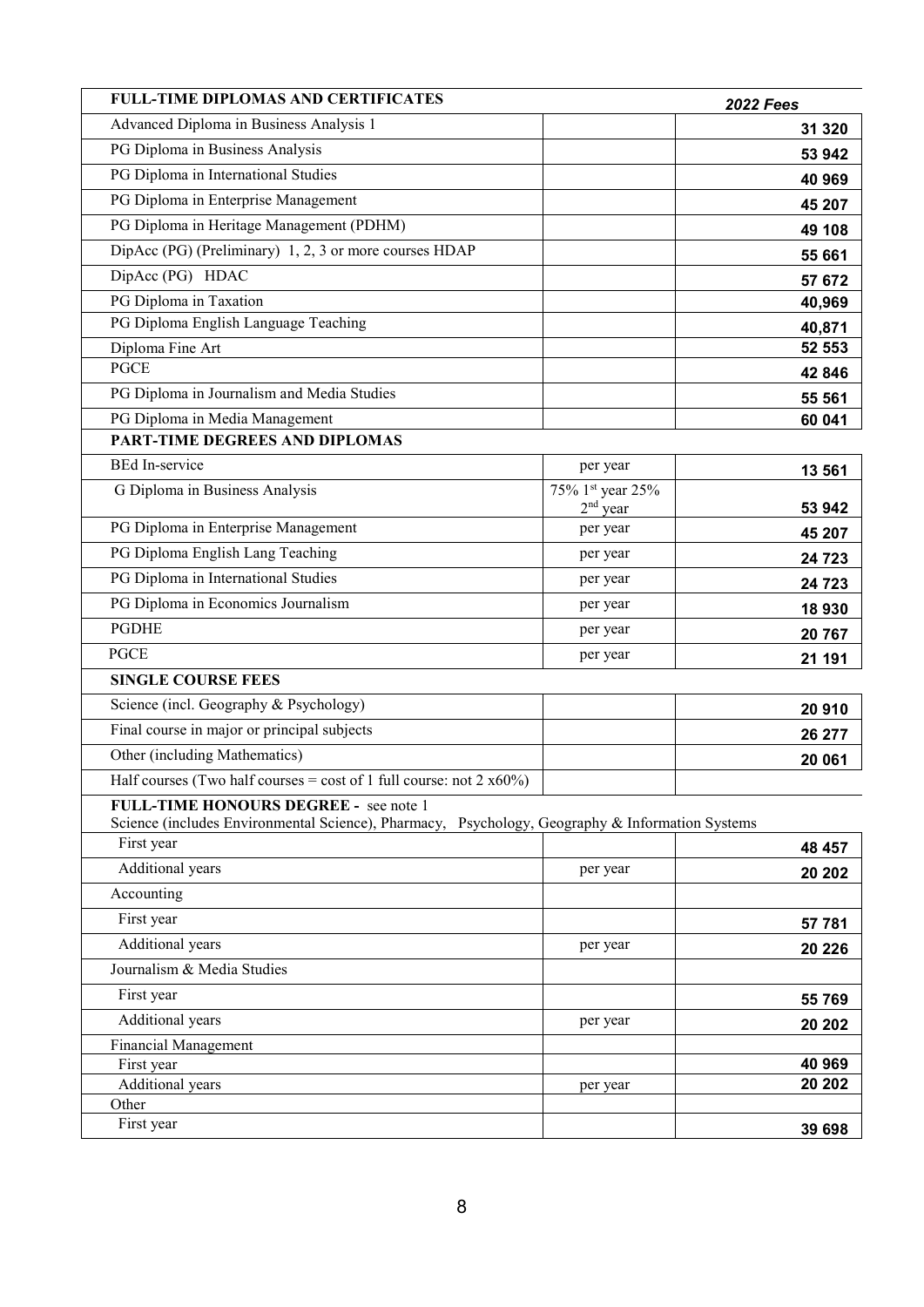| Additional year                                                                                             | per year | 20 20 2          |
|-------------------------------------------------------------------------------------------------------------|----------|------------------|
| <b>PART-TIME HONOURS DEGREE</b>                                                                             |          | <b>2022 Fees</b> |
| Science (includes Environmental Science), Pharmacy, Psychology, Geography &<br>Information Systems per year |          | 30 091           |
| Accounting                                                                                                  | per year | 19637            |
| BEd (Hons) First two years                                                                                  | per year | 19 637           |
| Additional years                                                                                            | per year | 8 4 7 6          |
| BEd (Hons) Namibia                                                                                          | per year | 23 4 51          |
| <b>CONTINUE - PART-TIME HONOURS DEGREES</b>                                                                 |          |                  |
| Journalism & Media Studies                                                                                  | per year | 30 091           |
| Other Honours degrees                                                                                       | per year | 22 3 21          |
| <b>MASTER'S DEGREES</b> - Tuition and Supervision –see note 2                                               |          |                  |
| If a thesis is submitted before the end of June, a pro-rata fee may be levied.                              |          |                  |
|                                                                                                             |          |                  |
| All Faculties other than as specified below                                                                 | per year | 26 4 18          |
| <b>Bioinformatics</b>                                                                                       | per year | 35 036           |
| <b>Business Administration (MBA)</b>                                                                        |          |                  |
| MBA Full Time (Accelerated Program)                                                                         |          |                  |
| Registered in 2019                                                                                          |          | 34 257           |
| Registered in 2020/2021                                                                                     |          | 135 652          |
| <b>MBA</b> Part-time                                                                                        |          |                  |
| Registered in 2018 & prior                                                                                  |          | 34 257           |
| Registered in 2019                                                                                          |          | 67826            |
| Registered in 2020/2021                                                                                     |          | 67826            |
| Education (incl. English Language Teaching in the depart. of English Language & Linguistics)                |          |                  |
| <b>Students Full Time:</b>                                                                                  |          |                  |
| First two years                                                                                             | per year | 18 083           |
| Subsequent years                                                                                            | per year | 25 288           |
| <b>Students Part Time:</b>                                                                                  |          |                  |
| First three years                                                                                           | per year | 13703            |
| Subsequent years                                                                                            | per year | 20 4 84          |
| Namibia                                                                                                     | per year | 29 5 26          |
| Financial Markets (including cost of Financial Exchange exams)                                              |          |                  |
| First year                                                                                                  |          | 54 953           |
| Additional years                                                                                            | per year | 22 3 21          |
| Journalism and Media Studies                                                                                |          |                  |
| Part Time - First two years                                                                                 | per year | 13 279           |
| Third year (thesis year)                                                                                    |          | 9 1 8 4          |
| Additional years                                                                                            | per year | 17 517           |
| Psychology - Clinical/Counseling                                                                            |          |                  |
| First year                                                                                                  |          | 26 4 18          |
| Second year                                                                                                 |          | 9889             |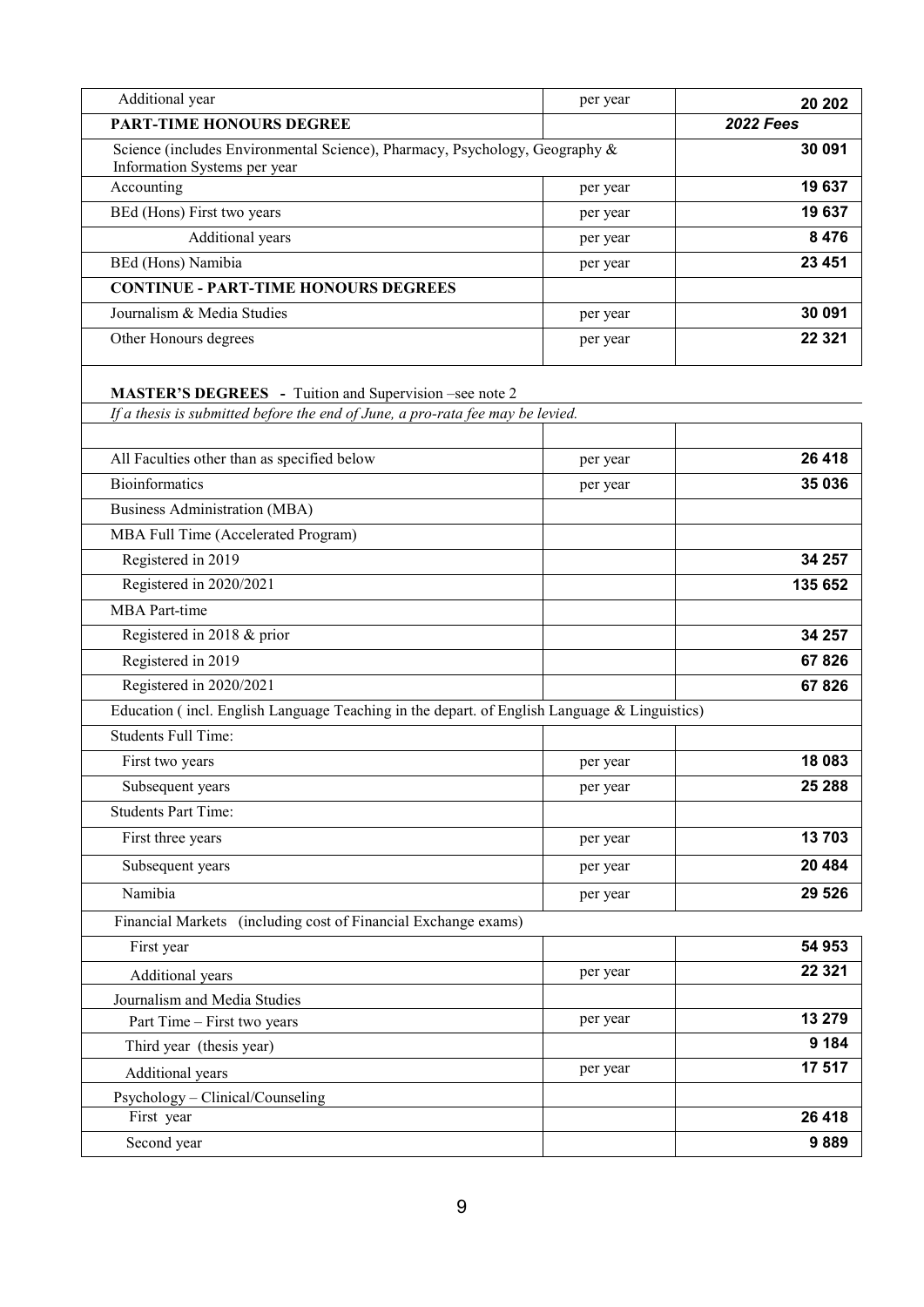|                                               |                          | <b>2022 Fees</b> |
|-----------------------------------------------|--------------------------|------------------|
| Third year                                    |                          | 18 083           |
| Psychology – By Thesis only                   |                          |                  |
| Full Time                                     | per year                 | 18 083           |
| Part Time                                     | per year                 | 9 3 2 4          |
| <b>TAXATION:</b>                              |                          |                  |
| First three years                             | per year                 | 31 362           |
| Additional years                              | per year                 | 38708            |
| <b>SPECIAL MSc DEGREES</b>                    |                          |                  |
| MSc (Environmental Biotechnology)             |                          |                  |
| First year of registration                    |                          | 66 181           |
| Additional years                              | per year                 | 38708            |
| MSc (Expl/Econ part-time)                     |                          |                  |
| Module                                        | per module               | 9 1 8 4          |
| Field courses                                 | per field trip           | 17 660           |
| Attendance of modules for non-degree purposes | per week                 | 10 949           |
| Students not in attendance                    | per year of registration | 6 3 5 7          |
| Thesis supervision and laboratory fees        | per year of registration | 9 1 8 4          |
| <b>Equipment Levy</b>                         | per annum                | 353              |
| MSc (Economic Geology - full time)            |                          |                  |
| Students completing degree in one year        |                          | 18 3 65          |
| Field courses                                 | per field trip           | 17 660           |
| Thesis supervision and laboratory fees        | per year of registration | 9 1 8 4          |

| <b>PhD CANDIDATES</b>                                                          |                               |         |
|--------------------------------------------------------------------------------|-------------------------------|---------|
| If a thesis is submitted before the end of June, a pro-rata fee may be levied. |                               |         |
| Tuition, supervision and examination fees - see note 2                         |                               |         |
| All Faculties other than Education                                             | per year                      | 26 418  |
| Education                                                                      |                               |         |
| Students Full Time:                                                            |                               |         |
| First three years                                                              | per year                      | 18 083  |
| Subsequent years                                                               | per year                      | 25 288  |
| <b>Students Part Time:</b>                                                     |                               |         |
| First three years                                                              | per year                      | 13703   |
| Subsequent years                                                               | per year                      | 20 4 84 |
| Namibia                                                                        | per year                      | 29 5 63 |
| PHD in Psychotherapy                                                           |                               | 13 986  |
| <b>SENIOR DOCTORATES</b>                                                       |                               |         |
| Examination fee. (No other fees are payable)                                   |                               | 26 418  |
| AD EUNDEM GRADUM CANDIDATES                                                    | As for Master's degrees above |         |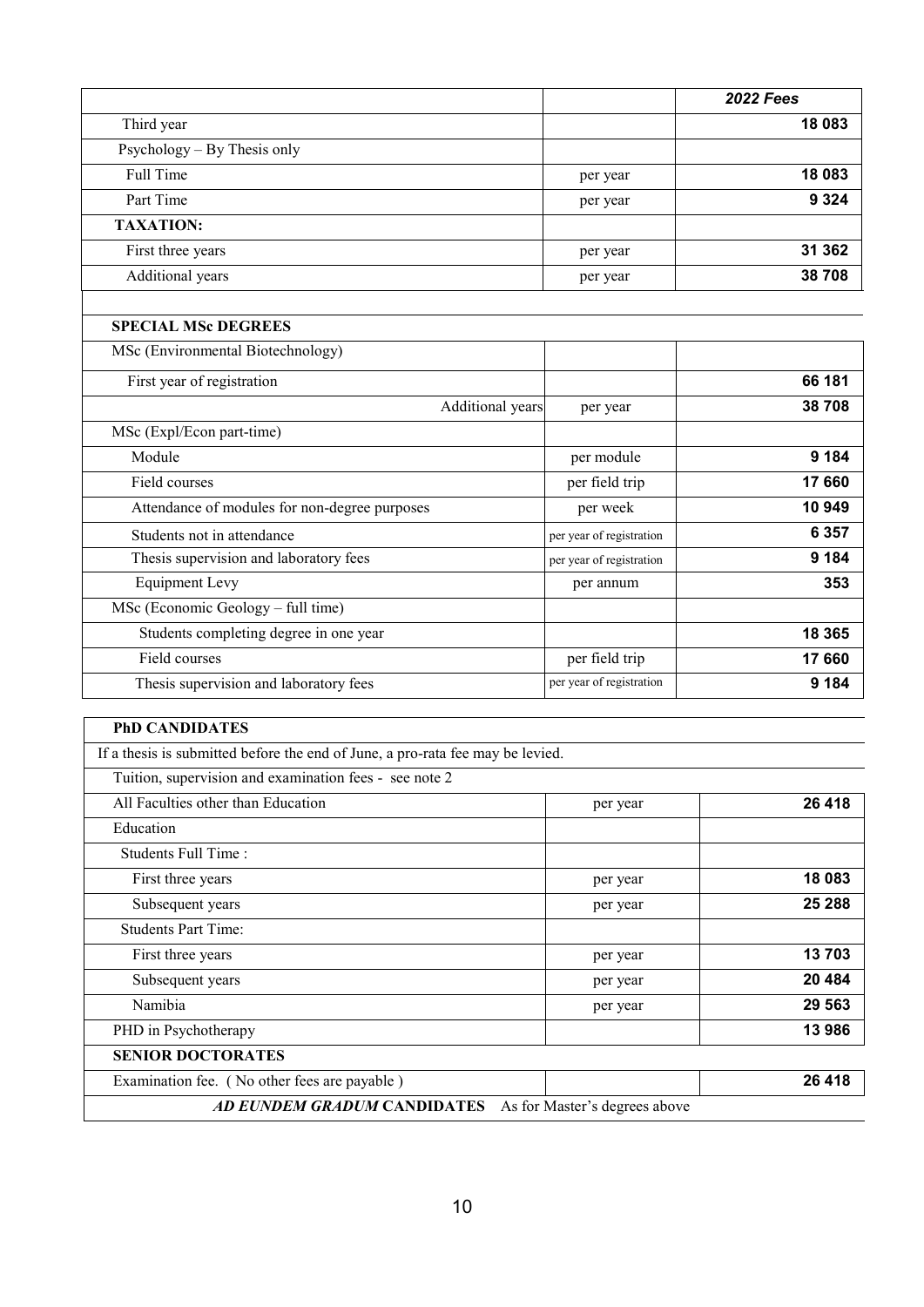| <b>RESIDENCE FEES</b>                                                                                                                                                                                                                                                          |                                                                                                                                                                                                                              |                                                                                                                                                                                      | <b>2022 Fees</b> |
|--------------------------------------------------------------------------------------------------------------------------------------------------------------------------------------------------------------------------------------------------------------------------------|------------------------------------------------------------------------------------------------------------------------------------------------------------------------------------------------------------------------------|--------------------------------------------------------------------------------------------------------------------------------------------------------------------------------------|------------------|
| 16a Prince Alfred Street<br>Adamson House<br><b>Adamson House Doubles</b><br>Adelaide Tambo House<br>Amina Cachalia House<br>Calata House<br>Canterbury Annex<br><b>Canterbury Annex Doubles</b><br>Canterbury House<br><b>Canterbury House Doubles</b><br>Cullen Bowles House | Ellen Kuzwayo<br>Helen Joseph Annex<br><b>Doubles</b><br>Helen Joseph House<br>Hilltop<br>Joe Slovo House<br>New House<br>New House Annex 1 Dble<br>New House Annex 4<br>New House Annex 4<br>Doubles<br>Prince Alfred House | Rosa Parks House<br>Salisbury House<br><b>Salisbury House Doubles</b><br>Sisulu House<br><b>Stanley Kidd Doubles</b><br><b>Stanley Kidd House</b><br>Truro House<br>Winchester House | 73 285           |

| Allan Gray House<br>Allan Gray House Doubles<br>Atherstone House<br><b>Atherstone House Doubles</b><br><b>Beit Flat</b><br><b>Beit House</b><br><b>Botha House</b><br><b>Botha House Doubles</b><br>Centenary House<br>Chris Hani House<br>College House<br><b>College House Doubles</b><br>Cory House<br>De Beers House<br>De Beers House Doubles<br>Dingemans House<br><b>Founders Annex</b><br>Goldfields House<br><b>Goldfields House Doubles</b><br><b>Graham House</b> | Guy Butler House<br>Hobson House<br><b>Hobson House Doubles</b><br><b>Charlotte Maxeke House</b><br><b>Charlotte Maxeke House</b><br>Doubles<br>John Kotze House<br><b>LB Annex Doubles</b><br>LB Annex Single<br><b>Lilian Britten Doubles</b><br>Lilian Britten House<br>Livingstone House<br>Margaret Smith House<br><b>Matthews House</b><br>31 South Street<br>Milner House<br><b>Milner House Doubles</b><br>Olive Schreiner House<br>Olive Schreiner House<br>Doubles | <b>Oriel Annex Doubles</b><br>Oriel Annexe<br>Oriel House<br><b>Oriel House Doubles</b><br>PG Holding Residence<br>Phelps House<br><b>Piet Retief House</b><br><b>Milner House Annex</b><br>Doubles<br>Robert Sobukwe House<br>Robert Sobukwe House<br>Doubles<br><b>Ruth First House</b><br>Sanatorium<br>Thomas Pringle House<br>Victoria Mxenge House<br><b>Walker House</b> | 76 940               |
|------------------------------------------------------------------------------------------------------------------------------------------------------------------------------------------------------------------------------------------------------------------------------------------------------------------------------------------------------------------------------------------------------------------------------------------------------------------------------|------------------------------------------------------------------------------------------------------------------------------------------------------------------------------------------------------------------------------------------------------------------------------------------------------------------------------------------------------------------------------------------------------------------------------------------------------------------------------|---------------------------------------------------------------------------------------------------------------------------------------------------------------------------------------------------------------------------------------------------------------------------------------------------------------------------------------------------------------------------------|----------------------|
| <b>POST GRADUATE RESIDENCES (SPECIFIED)</b>                                                                                                                                                                                                                                                                                                                                                                                                                                  |                                                                                                                                                                                                                                                                                                                                                                                                                                                                              | <b>FULL BOARD</b>                                                                                                                                                                                                                                                                                                                                                               | <b>SELF CATERING</b> |
| <b>Gavin Reily Postgraduate Village</b>                                                                                                                                                                                                                                                                                                                                                                                                                                      |                                                                                                                                                                                                                                                                                                                                                                                                                                                                              |                                                                                                                                                                                                                                                                                                                                                                                 |                      |
| Single room without air-conditioning                                                                                                                                                                                                                                                                                                                                                                                                                                         |                                                                                                                                                                                                                                                                                                                                                                                                                                                                              | 89 023                                                                                                                                                                                                                                                                                                                                                                          | 64 598               |
| Single room with air-conditioning                                                                                                                                                                                                                                                                                                                                                                                                                                            |                                                                                                                                                                                                                                                                                                                                                                                                                                                                              | 93 441                                                                                                                                                                                                                                                                                                                                                                          | 69 018               |
| Celeste, Oakdene,                                                                                                                                                                                                                                                                                                                                                                                                                                                            |                                                                                                                                                                                                                                                                                                                                                                                                                                                                              | 86 843                                                                                                                                                                                                                                                                                                                                                                          | 62 421               |
| 5 Gilbert Str. and 6 Gilbert Str., JK Annexe, Gilbert Str.<br>PG Units, 27 South Str. and African Str.                                                                                                                                                                                                                                                                                                                                                                       |                                                                                                                                                                                                                                                                                                                                                                                                                                                                              | 86 843                                                                                                                                                                                                                                                                                                                                                                          | N/A                  |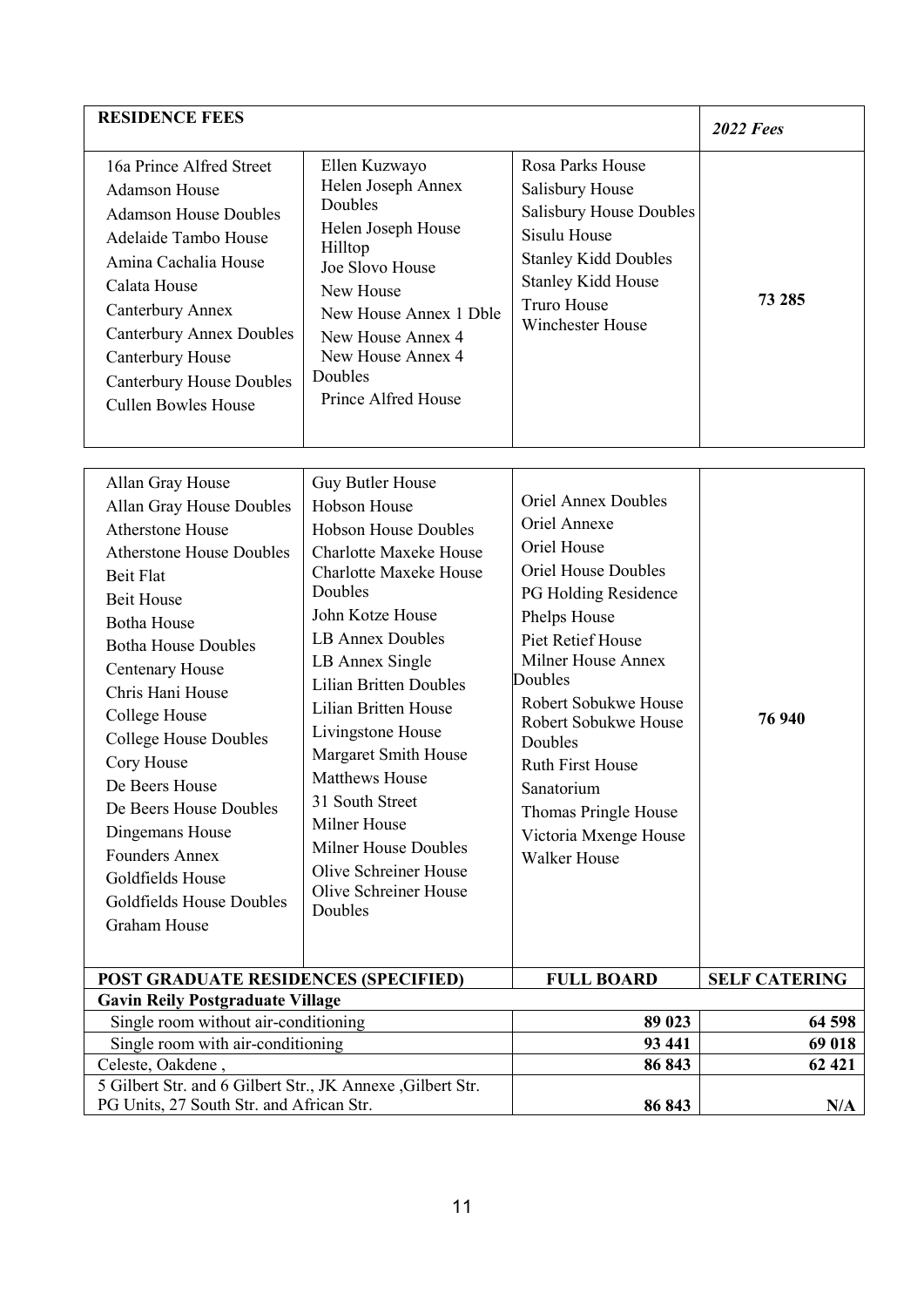| <b>Residence fees during vacations:</b>         |         |     |
|-------------------------------------------------|---------|-----|
| April recess: (Inc. meals)                      | per day | 232 |
| Early arrivals or late departures: (Inc. meals) | per day | 144 |
| <b>MISCELLANEOUS FEES</b>                       |         |     |
| Loss of room key                                |         | 267 |
| Failure to return room key: the end of 2nd and  |         | 267 |
| 4th terms                                       |         |     |
| Loss of cupboard key                            |         | 526 |
| Additional length bed                           |         | 144 |

## **RESIDENCE FEES – ADDITIONAL INFORMATION**

a. Residence fees differ because some residences have better facilities and/or are desirably located.

b. Students' accommodation is based on single rooms. Adjustments are made in fees where students change residences. All residence fees are levied at the full rate for a single room in the appropriate residence at the beginning of the year. Where, for University convenience, students are permitted to share accommodation a 25% discount of the lodging will be applied. For the purpose of discounts and adjustments, the residence year is taken as 250 days (PG Residences 340 days). A student does not have the right to claim an allowance for sharing a room where single accommodation in the residence is available.

c. No charge is made for linen supplied or for laundry services. Students must provide their own towels and toilet soap.

d. No deduction is made from residence fees if a student is away from residence because of illness, or for any other reason, other than where the prescribed course of study required such absence. (Certificates to this effect must be obtained from the relevant academic Head of Department and submitted to the Residential Operations Division).

e. Unbooked meals will be refunded to students' fee accounts at the end of each semester. Refunds will be limited to a maximum of **R2 578.69** per semester for those in undergraduate residences and **R3 507.02** per semester for those in postgraduate residences.

f. Accommodation for students in undergraduate residences is available for a specific fee during the April vacation periods. No vacation accommodation is offered during the mid-year recess or the December/January period.

g. Students who have withdrawn from residence must vacate their rooms within 24 hours of having given such notification to the University.

## **Residence fee remissions**

Applications for residence fee remissions must be made to the Deputy Director: Residential Operations. Residence fee remissions will only be considered in cases of family emergencies (e.g.: immediate family bereavement, illness of student, etc.).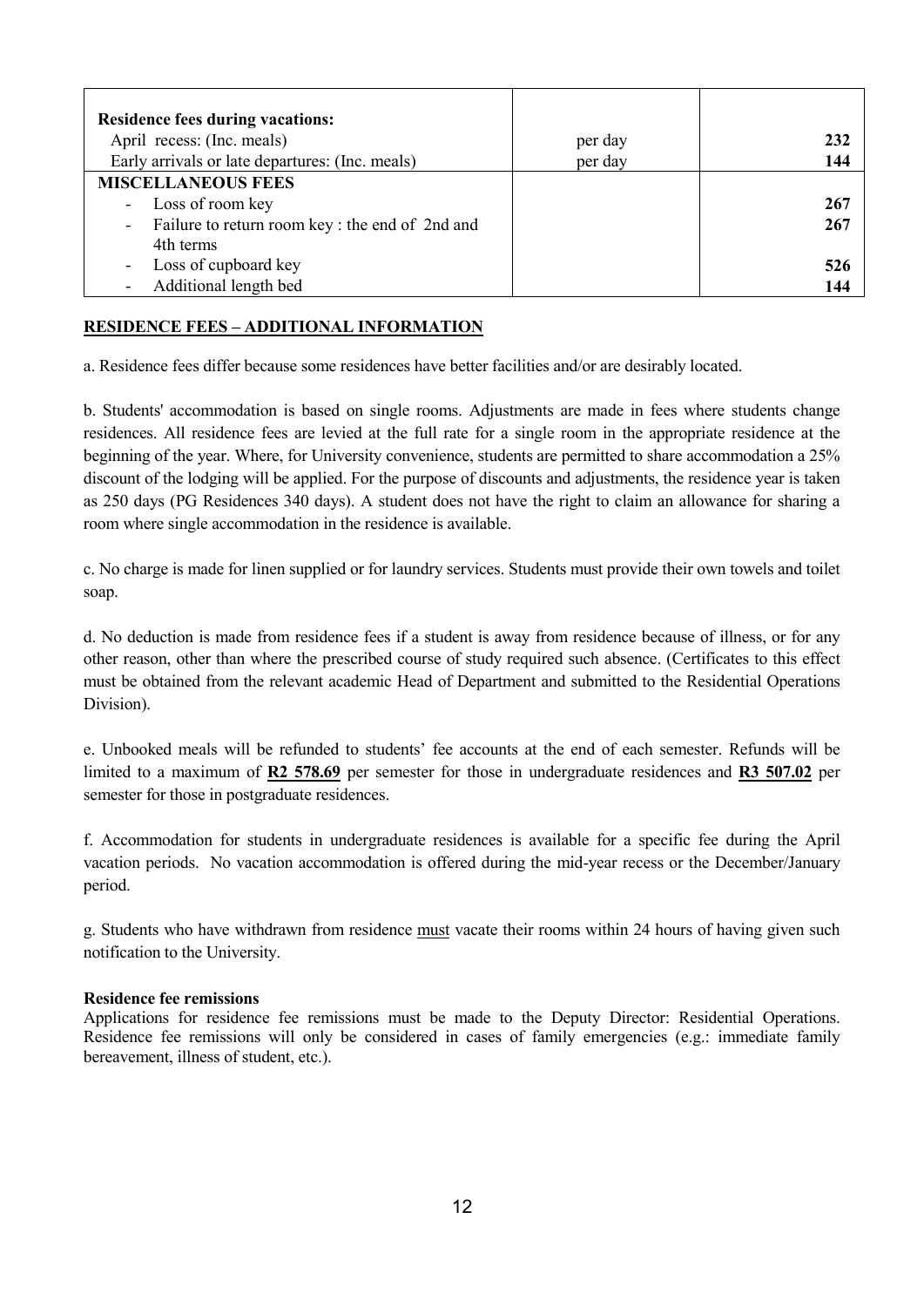| (D) MISCELLANEOUS FEES                                                             |              | <b>2022 Fees</b>             |
|------------------------------------------------------------------------------------|--------------|------------------------------|
| Exemptions :<br>Per course                                                         |              | 750                          |
| Per half course                                                                    |              | 412                          |
| Certificates<br>see note 6                                                         |              |                              |
| Certified statements of course on application: Pre-1982                            |              | 469                          |
| Replacement degree or diploma certificate                                          |              | 792                          |
| Amended degree parchment                                                           |              | 792                          |
| Supporting transcript documentation- Fee on application to Academic Administration |              |                              |
| Student identity and meal cards                                                    |              | 229                          |
| Dallas Chip                                                                        |              | 120                          |
| Printing vouchers (optional)                                                       | see note 3   |                              |
| Photocopying vouchers (optional)                                                   | see note 3   |                              |
| Off-campus Student Network access                                                  | see note 9   | 438                          |
| IT consumables such as USB flash sticks and external harddrives                    | see note 8   |                              |
| Financial Mail Subscription (for Economics Students)                               | per year     | To be advised                |
| Visiting Research Students:                                                        | per year     | 2 4 9 1                      |
|                                                                                    | per semester | 1 2 6 1                      |
|                                                                                    | per term     | 651                          |
| NON-DEGREE, DIPLOMA OR CERTIFICATE COURSES.                                        |              |                              |
| Additional music instruction                                                       |              |                              |
| Registered music students taking instruction beyond that required by regulation    |              | 8886                         |
| All students not registered: music degree/diploma                                  |              | 12 065                       |
| Occasional students                                                                | per course   | as for single course<br>fees |
| Continuing education and casual students per course                                |              | 5 1 7 0                      |

## **(E ) DEPARTMENTAL CHARGE ESTIMATES FOR 2022**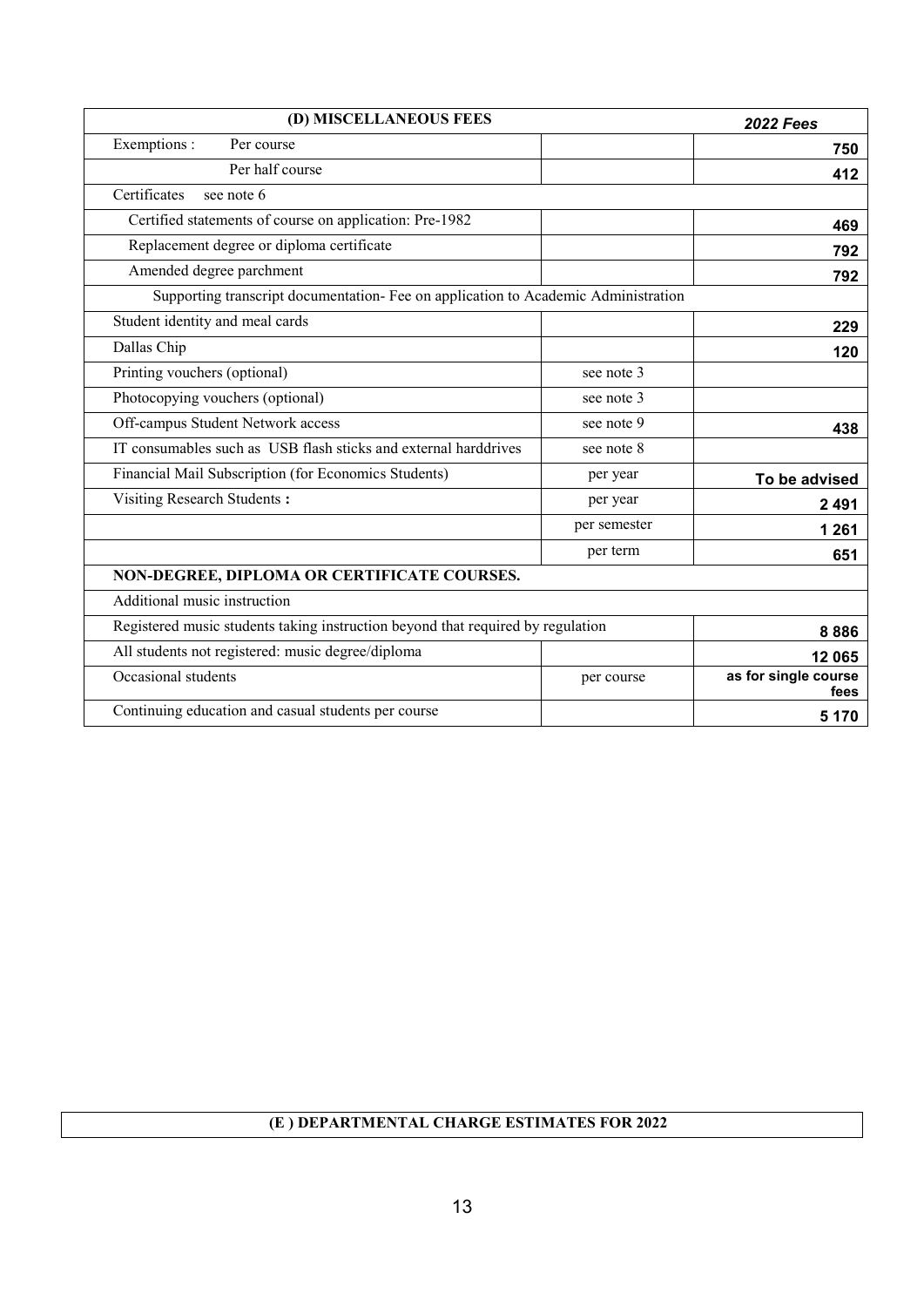*NOTE: These charges are provisional only and may be revised during the year.* H*owever, charges for handouts (as determined) are compulsory*

| <b>ACCOUNTING</b>                               |              | <b>2022 Fees</b> |
|-------------------------------------------------|--------------|------------------|
| Accounting 101, 102 & 112                       | per semester |                  |
| Accounting 102 & 112 Textbook                   | each         | 575              |
| Accounting 2                                    |              | 121              |
| Accounting 3                                    |              | 176              |
| Auditing 3                                      |              | 310              |
| Principles of Professional Accountancy          |              | 364              |
| Management Accounting and Finance 3             |              | 212              |
| Taxation 3                                      |              | 310              |
| Postgraduate Diploma in Accountancy             |              | 1817             |
| Postgraduate Diploma in Taxation                |              | 848              |
| Acc Honours (Financial Accounting)              |              | 1817             |
| <b>AFRICAN LANGUAGES</b>                        |              |                  |
| <b>CLIA 101</b>                                 |              | 109              |
| <b>CLIA 102</b>                                 |              | 109              |
| isiXhosa I, II and III (MT)                     |              | 218              |
| isiXhosa I, II and III (NMT)                    | each         | 402              |
| Honours & Field Trips                           |              | 402              |
| Honours (Joint)                                 |              | 207              |
| Masters                                         |              | 149              |
| <b>AFRIKAANS &amp; NEDERLANDS STUDIES</b>       |              |                  |
| Afrikaans I & Nederlands I                      |              | 268              |
| Afrikaans & Nederlands II and III               | each         | 326              |
| Afrikaans & Nederlands Honours                  |              | 254              |
| Afrikaans & Nederlands Honours (Joint)          |              | 230              |
| <b>Modern Fiction</b>                           |              | 292              |
| <b>ANTHROPOLOGY</b>                             |              |                  |
| Anthropology I & II - hand outs                 | each         | 326              |
| Anthropology III - Fieldtrips and hand outs     | each         | 326              |
| Anthropology Honours - Fieldtrips and hand outs |              | 326              |
| <b>BIOCHEMISTRY</b>                             |              |                  |
| Biochemistry 2 Course Material                  | each         | 121              |
| Biochemistry 3 Course Material                  | each         | 132              |
| Biochemistry 2 lab and equipment levy           | each         | 485              |
| Biochemistry 3 lab & equipment levy             | each         | 485              |
| Biochemistry Honours : Course material          | each         | 121              |

| <b>BIOTECHNOLOGY</b> |  |
|----------------------|--|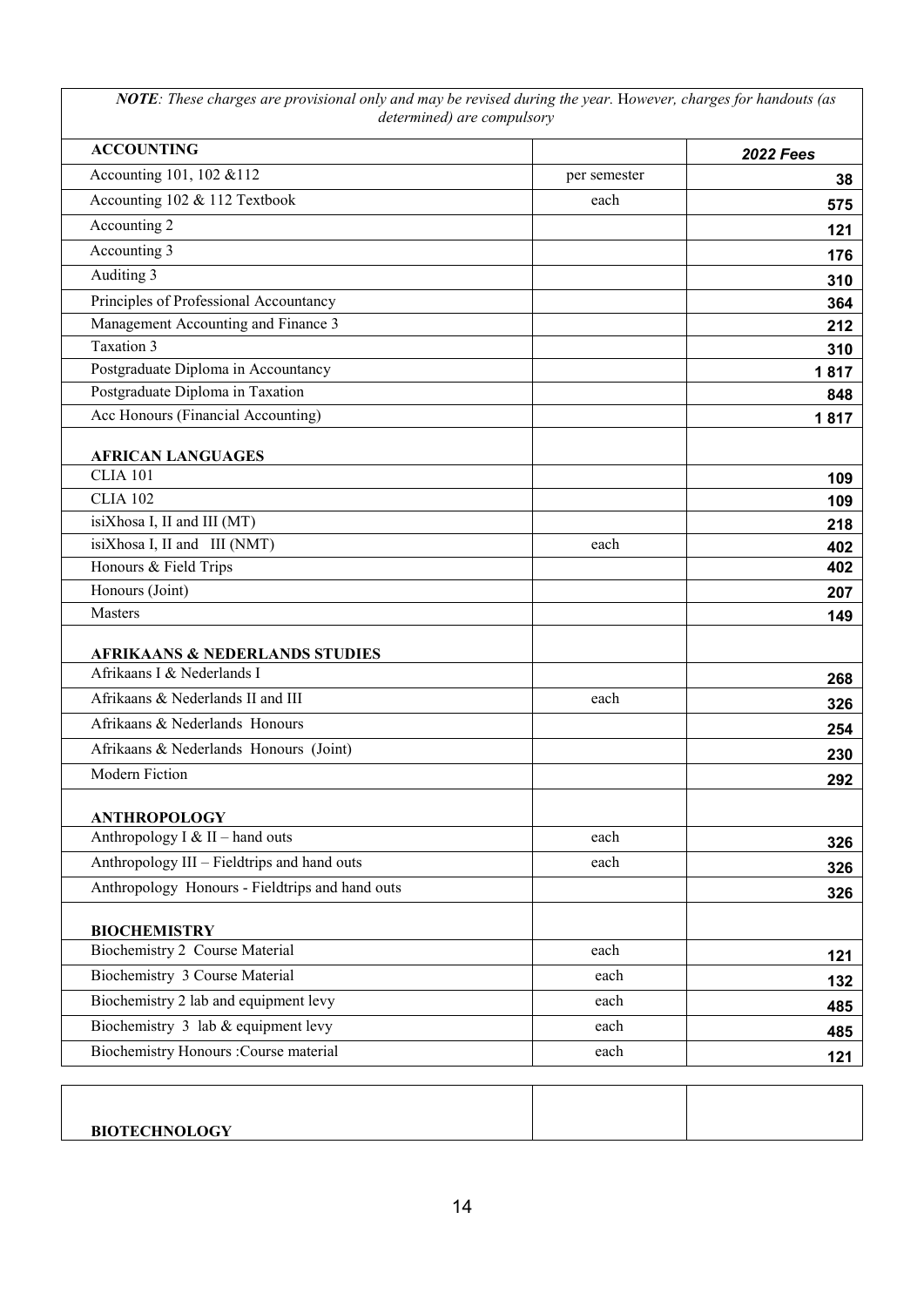| Biotechnology Honours : Course materials                   |                      | 218              |
|------------------------------------------------------------|----------------------|------------------|
| <b>BOTANY</b>                                              |                      | <b>2022 Fees</b> |
| Botany 102 (BOT102)                                        | second semester only | 157              |
| Botany 1 field trip                                        | second semester only | 848              |
| Botany 201, 202, 301 and 302                               | each per semester    | 157              |
| Botany 2 pracs and field trip                              | per semester         | 981              |
| Botany 3 pracs and field trip                              | per annum            | 981              |
| Botany Honours (includes a field trip)                     | per annum            | 1963             |
|                                                            |                      |                  |
| <b>CHEMISTRY</b><br>Chemistry 101,102                      | each per semester    | 370              |
| Chemistry 201,301,202,302                                  |                      | 393              |
|                                                            |                      |                  |
| <b>CHERTL</b>                                              |                      |                  |
| PhD                                                        |                      | 774              |
| <b>PGDHE</b>                                               |                      | 656              |
|                                                            |                      |                  |
| <b>CHINESE STUDIES</b><br>Chinese 1 and 2 and 3            | per annum            |                  |
| Chinese for Specific Purposes(course materials, textbooks) | per annum            | 799              |
| <b>Chinese Studies Honours</b>                             | per annum            | 412              |
|                                                            |                      | 278              |
| <b>CLASSICS</b>                                            |                      |                  |
| Classics 101 and 102                                       | per annum            | 399              |
| Classics 201 and 202                                       | per annum            | 326              |
| Classics 301 and 302                                       | per annum            | 326              |
| Classics Honours                                           | per annum            | 230              |
| Classics Honours(Greek/Latin)                              | per annum            | 230              |
| Classics Honours (Joint)                                   | per annum            | 133              |
| Classics Masters                                           | per annum            | 133              |
| Greek 101 and 102                                          | per annum            | 109              |
| Greek 2                                                    | per annum            | 182              |
| Greek 3                                                    | per annum            | 242              |
| Latin 101                                                  | per annum            | 182              |
| Latin 102                                                  | per annum            | 97               |
| Latin 2                                                    | per annum            | 182              |
| Latin 3                                                    | per annum            | 242              |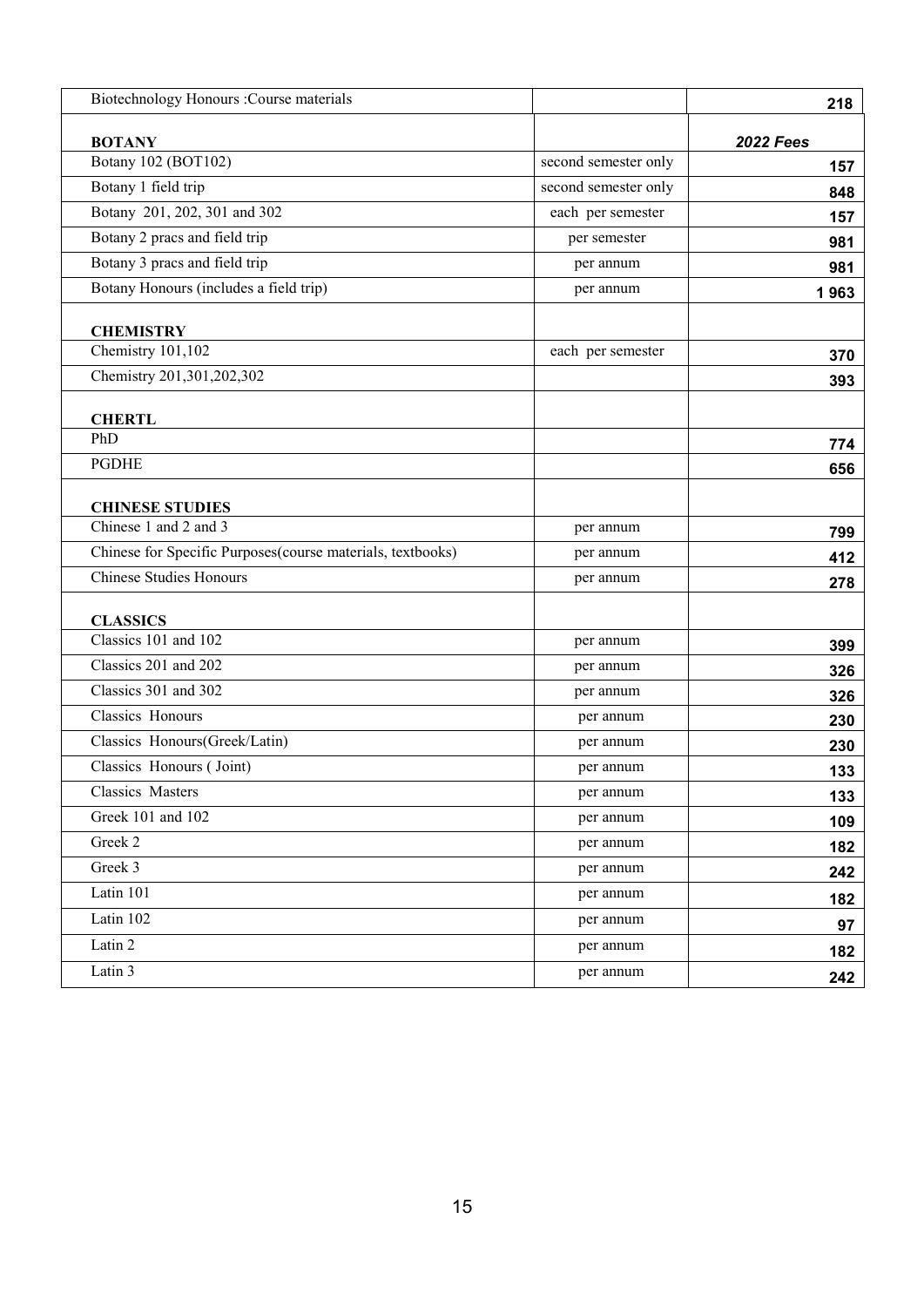| <b>COMPUTER SCIENCE</b>                  |                   |         |
|------------------------------------------|-------------------|---------|
| Introduction to ICT                      | each              | 54      |
| Computer Science 101                     | each              | 273     |
| Computer Science 102                     | each              | 164     |
| Computer Science 112                     | each              | 54      |
| Computer Science 201                     | per semester      | 381     |
| Computer Science 202                     | per semester      | 164     |
| Computer Science 301                     | per semester      | 186     |
| Computer Science 302                     | per semester      | 98      |
| <b>Computer Science Honours</b>          | per year          | 327     |
| <b>Computer Science Thesis Masters</b>   | per year          | 1 0 9 1 |
| Levy: Computer usage                     |                   |         |
| Introduction to ICT                      | per semester      | 254     |
| Computer Science 112                     | per semester      | 254     |
| First year (Main stream)                 | per semester      | 321     |
| Second year                              | per semester      | 438     |
| Third year                               | per semester      | 581     |
| Honours (100% and 60%)                   | per annum         | 1 2 9 0 |
| <b>DRAMA</b>                             |                   |         |
| All courses:                             |                   |         |
| Course Material                          | each              | 116     |
| Theatre instruction and equipment        | each              | 1073    |
| <b>ECONOMICS &amp; ECONOMIC HISTORY</b>  |                   |         |
| Economics 101 and 102                    | each per semester | 169     |
| Economics 201 and 202                    | each per semester | 97      |
| Economics 312,313,314,315,316,317,318    | each per semester | 54      |
| Economics Honours full                   | per annum         | 690     |
| Economics Honours Joint                  | per annum         | 461     |
| Economics 4 (BBS)                        | per annum         | 690     |
| Economics (BBS) Joint                    | per annum         | 461     |
| Masters in Financial Markets: Coursework | per annum         | 412     |
| Masters in Financial Markets : Thesis    | per annum         | 193     |
| Masters by research thesis               | per annum         | 193     |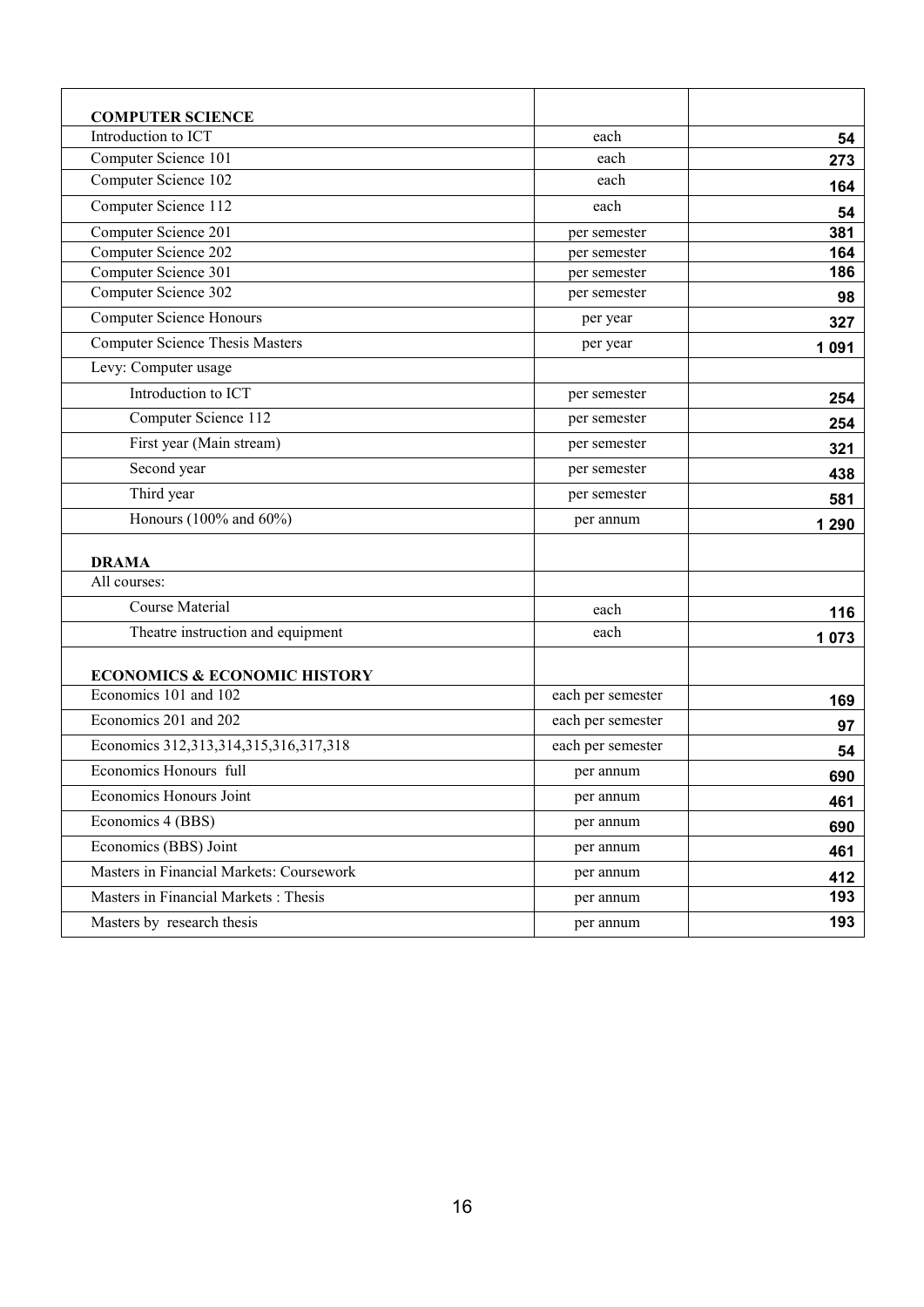| <b>EDUCATION</b> (incl. Printed materials, Dalro royalties, field trips and printing costs for electronic submitted material) |                                                                   |         |
|-------------------------------------------------------------------------------------------------------------------------------|-------------------------------------------------------------------|---------|
| PGCE (FP/IP)                                                                                                                  |                                                                   | 1840    |
| PGCE (SP/FET)                                                                                                                 |                                                                   | 1840    |
| BEd (FP) 1 <sup>st</sup> year                                                                                                 |                                                                   | 2070    |
| BEd (FP) 2nd year                                                                                                             |                                                                   | 1725    |
| BEd (FP) 3rd year                                                                                                             |                                                                   | 1725    |
| BEd (FP) 4th year                                                                                                             |                                                                   | 1725    |
| BEd (IP)                                                                                                                      | per year x 2 years                                                | 1725    |
| BEd (ICT, LO, Science)                                                                                                        |                                                                   | 1 151   |
| MEd (full supported Thesis or Coursework)                                                                                     | Full amount Year 1,<br>1/ <sub>2</sub> amount additional<br>years | 1640    |
| MEd (full supported Thesis or Coursework) – Additional years                                                                  | each                                                              | 818     |
| MEd (Namibia)                                                                                                                 | Year 1                                                            | 2 2 0 9 |
| MEd (Namibia)                                                                                                                 | Year <sub>2</sub>                                                 | 1 2 6 4 |
| Full Thesis (Other)                                                                                                           | Full amount Year 1,<br>1/ <sub>2</sub> amount additional<br>years | 1 1 5 1 |
| Full Thesis (Other) – Additional years                                                                                        | each                                                              | 575     |
| BEd (Hons) Namibia                                                                                                            |                                                                   | 2 0 4 7 |
| BEd (Hons) Ght Foundation Course                                                                                              |                                                                   | 2 2 4 3 |
| BEd (Hons) Ght elective courses                                                                                               | for 2015 only                                                     | 1 2 4 1 |
| PhD                                                                                                                           |                                                                   | 806     |
| PhD (Namibia)                                                                                                                 |                                                                   | 2 2 0 9 |
|                                                                                                                               |                                                                   |         |
| <b>ENGLISH</b><br>(incl. supplementary readings, study guides etc. and Dalro fees where applicable)                           |                                                                   |         |
| English I                                                                                                                     | per annum                                                         | 345     |
| English II and III                                                                                                            | each per annum                                                    | 249     |
| <b>English Honours</b>                                                                                                        | per annum                                                         | 432     |
| Karoo Trip - Honours                                                                                                          | per annum                                                         | 1637    |
| <b>ENGLISH LANGUAGE &amp; LINGUISTICS</b>                                                                                     |                                                                   |         |
| English Language & Linguistics 1                                                                                              | per annum                                                         | 496     |
| English Language & Linguistics 2                                                                                              | per annum                                                         | 388     |
| English Language & Linguistics 3                                                                                              | per annum                                                         | 388     |
| Applied English Studies 2                                                                                                     | per annum                                                         | 165     |
| Applied English Studies 3                                                                                                     | per annum                                                         | 206     |
| English Language Teaching Honours (P-T)                                                                                       | per annum                                                         | 85      |
| English Language and Linguistics Honours (Jnt)                                                                                | per annum                                                         | 85      |
| English Language and Linguistics Masters                                                                                      | per annum                                                         | 133     |
| Linguistics and English Masters                                                                                               | per annum                                                         | 133     |
| Linguistics & Applied Language Studies Honours                                                                                | per annum                                                         | 133     |
| Postgraduate Diploma in ELT                                                                                                   | per annum                                                         | 133     |
| Coursework Masters                                                                                                            | per annum                                                         | 133     |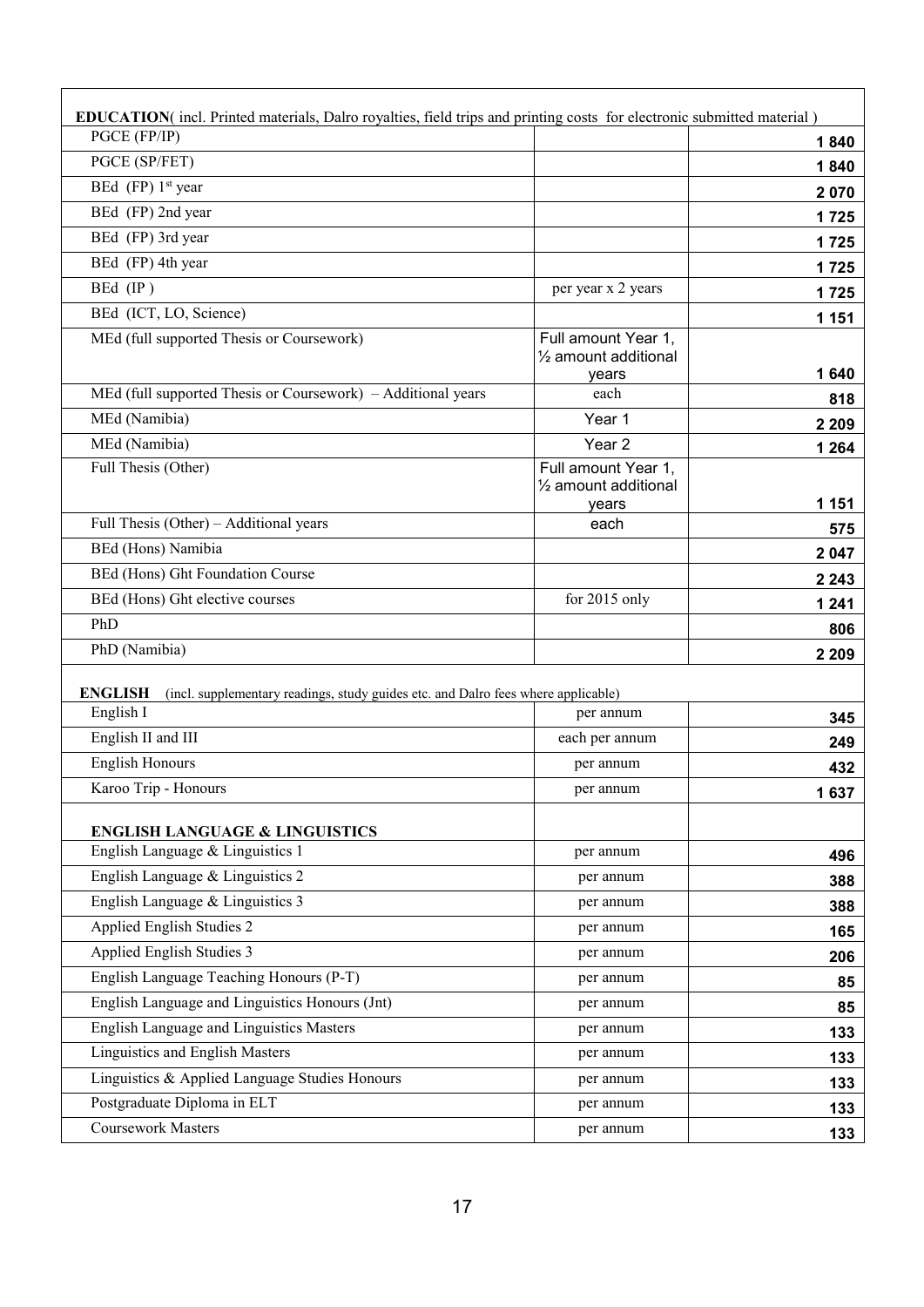| Professional Communications                                                                                | per annum         | 218            |
|------------------------------------------------------------------------------------------------------------|-------------------|----------------|
| <b>ENVIRONMENTAL SCIENCE</b>                                                                               |                   |                |
| Environment Science 201 and 202                                                                            | each              | 218            |
| Environment Science 2 <sup>nd</sup> yr.: Field Trips                                                       | each              | 666            |
| Environment Science 301 and 302                                                                            | each              | 218            |
| Environment Science 3rd yr.: Field Work/ Trip                                                              | each              | 666            |
| <b>Environmental Science Honours</b>                                                                       | each              | 461            |
| Environmental Science Honours : Field Trip                                                                 | each              | 3 0 28         |
| Environmental Science Honours : EIA Course                                                                 |                   | 1963           |
|                                                                                                            |                   |                |
| <b>EXTENDED STUDIES (FOUNDATION COURSES)</b>                                                               |                   |                |
| (Handouts, Field trip & Lab expenses, computer skills)<br>Science                                          |                   | 381            |
| Humanities<br>(Handouts, Field trip & Lab expenses, computer skills)                                       |                   | 273            |
| (Handouts, Field trip & Lab expenses, computer skills)<br>Commerce                                         |                   | 273            |
| <b>FINE ART</b><br>: Material Costs                                                                        |                   |                |
| Please NOTE that these are average costs, as costs vary from student to student                            |                   |                |
| Fine Art Practice 1 and 2                                                                                  |                   | 3842           |
| Fine Art Practice 3                                                                                        | varies            | $4249 - 7894$  |
| Fine Art Practice 4                                                                                        | varies            | 4 249 - 10 323 |
| Art History & Visual Culture 1-4                                                                           | each              | 156            |
|                                                                                                            |                   |                |
| <b>FRENCH</b>                                                                                              |                   |                |
| French 1                                                                                                   | each              | 371            |
| French, 2, 3                                                                                               | each              | 273            |
| French Honours Joint                                                                                       |                   | 207            |
| French Honours Full - time                                                                                 |                   | 402            |
| <b>GEOGRAPHY</b> (includes course material and non-residential field trips)                                |                   |                |
| Earth Science 101                                                                                          | 1st semester      | 145            |
| Geography 102                                                                                              | 2nd semester      | 121            |
| Geography 201, 202                                                                                         | each per semester | 182            |
| Geography 301                                                                                              | 1st semester      | 182            |
| Geography 302                                                                                              | $2nd$ semester    | 302            |
| Geography Honours                                                                                          | per module        |                |
| Geography Enviro Water Man Hons                                                                            | per module        | 350            |
| Geography Spatial Development Honours                                                                      | per module        | 350            |
| Full Time Masters and PhD                                                                                  |                   | 350            |
| Field Courses : (this amount is an average – destination, transport and available accommodation dependent) |                   | 350            |
| Geography 201/202                                                                                          |                   |                |
| Geography 301                                                                                              |                   | 715            |
| Geography 302                                                                                              |                   | 606            |
| Geography Honours                                                                                          | per module where  | 715            |
|                                                                                                            | appropriate       | 848            |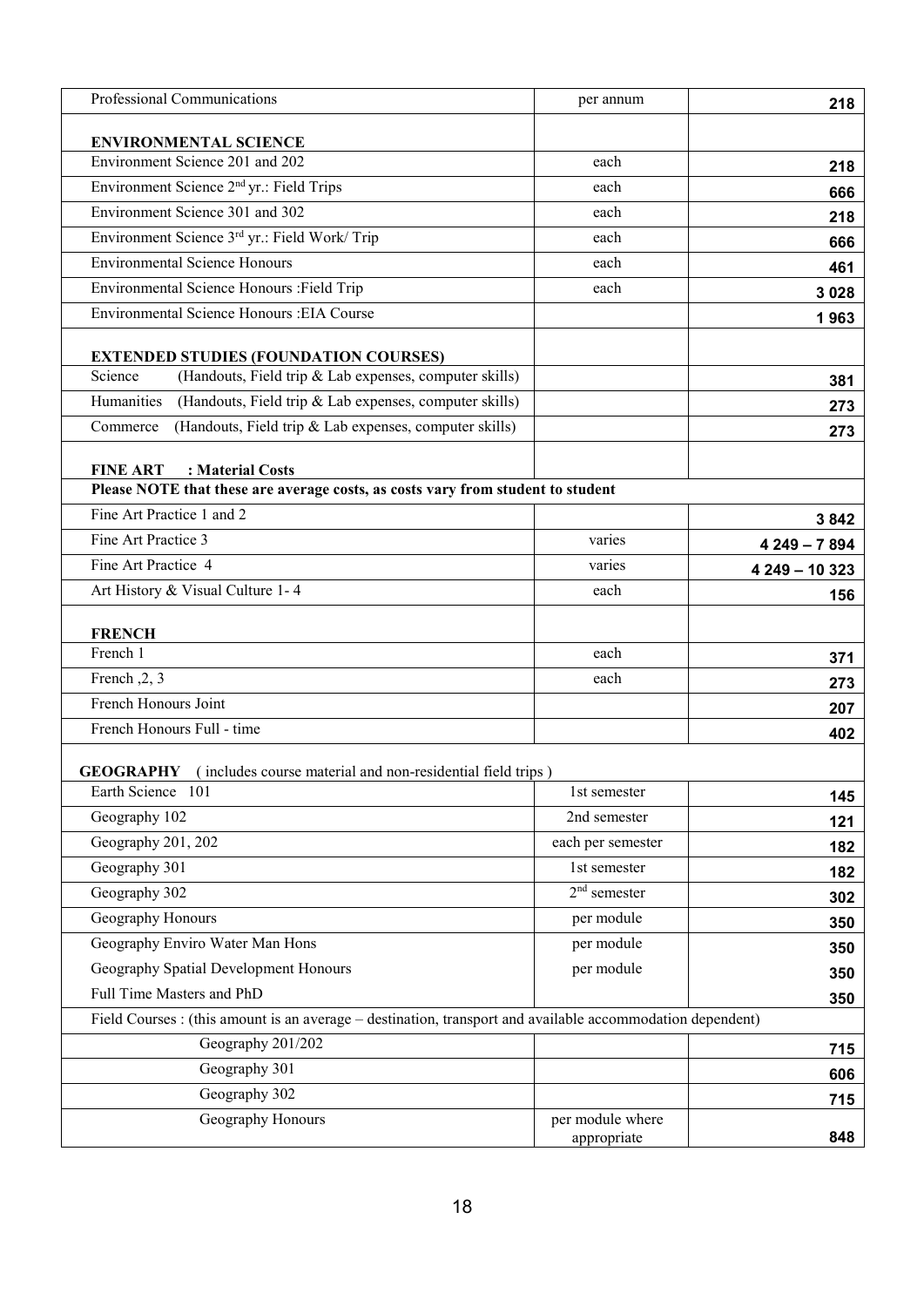| Geography Honours Students' Conference      |                   | 1 0 4 2          |
|---------------------------------------------|-------------------|------------------|
| Geography Honours Introductory Field Trip   |                   | 981              |
| <b>GEOLOGY</b>                              |                   |                  |
| Earth Science 101                           | per module        | 145              |
| Course Material:                            |                   |                  |
| <b>GLG 102</b>                              | per semester      | 193              |
| GLG 201, 202                                | each per semester | 193              |
| GLG 301, 302                                | each per semester | 193              |
| Geology Honours                             | per annum         | 472              |
| Field Courses :                             |                   |                  |
| <b>GLG 102</b>                              | per annum         | 350              |
| GLG <sub>2</sub>                            | per annum         | 1442             |
| GLG <sub>3</sub>                            | per annum         | 1561             |
| Geology Honours                             | per annum         | 3 2 7 4          |
| Equipment Levy:                             |                   | <b>2022 Fees</b> |
| GLG 201,202                                 | each per semester | 32               |
| GLG 301,302                                 | each per semester | 40               |
| Geology Honours                             | per annum         | 388              |
| Research MSc/PhD                            | each per annum    | 581              |
| <b>GERMAN</b>                               |                   |                  |
| German 1, 2 & 3 (Foreign Language)          | each              | 168              |
| German Honours                              |                   | 161              |
| German Masters                              |                   | 138              |
|                                             |                   |                  |
| <b>HISTORY</b>                              |                   |                  |
| <b>History 101, 102</b>                     | each              | 109              |
| <b>History 201, 202</b>                     | each              | 109              |
| History 3                                   | per semester      | 109              |
| HUMAN KINETICS AND ERGONOMICS               |                   |                  |
| <b>HKE 1 &amp; 2</b>                        | per annum         | 267              |
| HKE <sub>3</sub>                            | per annum         | 349              |
| Honours : manuals, handouts and field trips | per annum         | 720              |
|                                             |                   |                  |
| <b>ICHTHYOLOGY</b><br>Ichthyology 2:        |                   |                  |
| Course Materials and Practical's            | per semester      | 182              |
| Field Trip                                  | per annum         | 909              |
| Ichthyology 3:                              |                   |                  |
| Course Materials and Practical's            | per semester      | 182              |
| Field Trip                                  | per annum         | 1 0 4 2          |
| <b>Icthyology Honours</b>                   |                   |                  |
|                                             |                   |                  |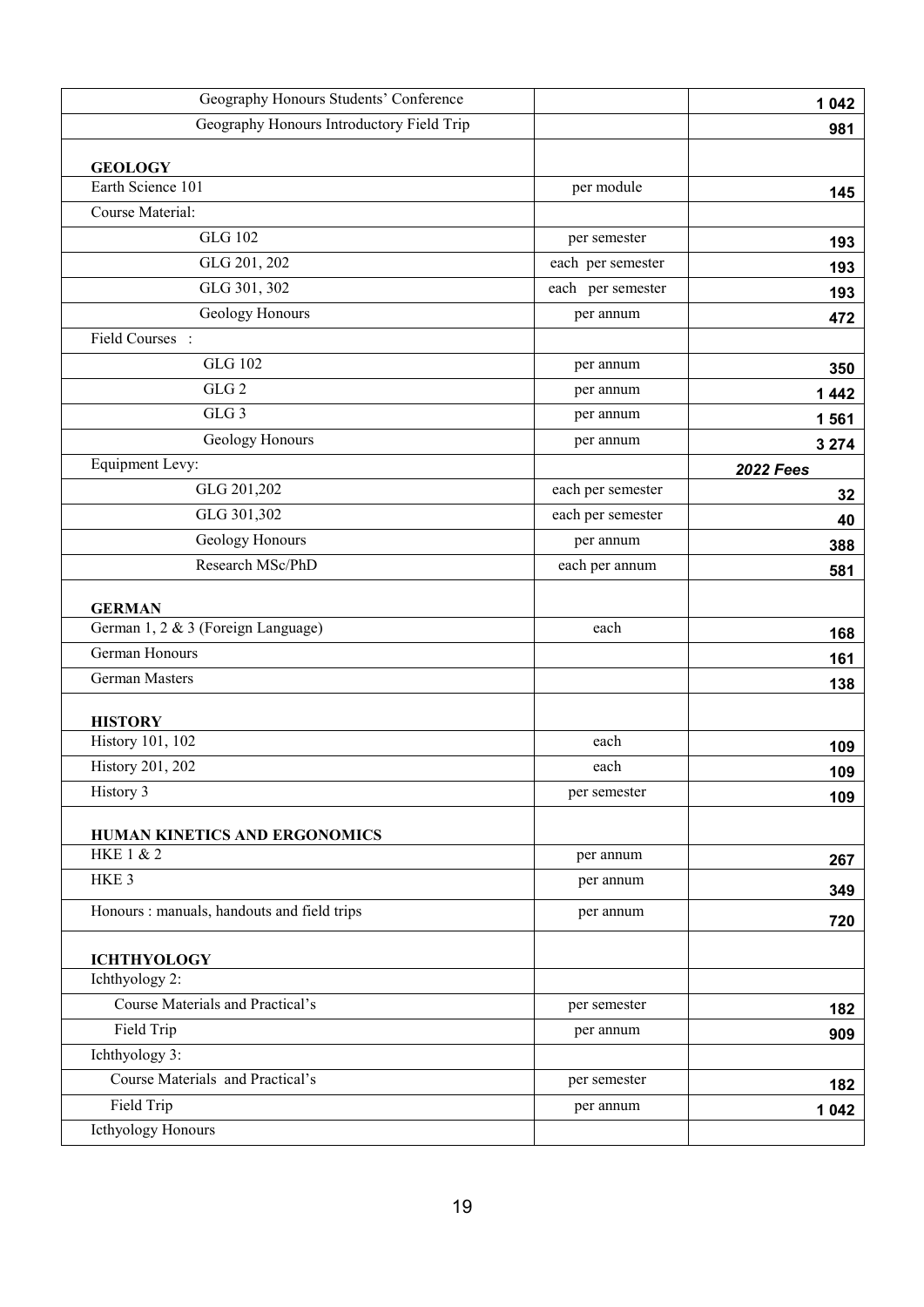| <b>Course Materials</b>                                                                                  | per annum            | 509              |
|----------------------------------------------------------------------------------------------------------|----------------------|------------------|
| <b>Field Trips</b>                                                                                       | per annum            | $6780 - 9653$    |
|                                                                                                          |                      |                  |
| <b>INFORMATION SYSTEMS</b> (includes handout and copyright charges)<br><b>Information Systems</b><br>201 | per semester         | 54               |
| 202                                                                                                      | per semester         | 27               |
| 203                                                                                                      | per semester         | 27               |
| 203 Textbook                                                                                             | per semester         | 600              |
| 301                                                                                                      | per semester         | 54               |
| 302                                                                                                      | per semester         | 54               |
| Honours: 100% and 60%<br><b>Information Systems</b>                                                      | per year             | 109              |
| Honours: 40%                                                                                             | per year             | 66               |
| <b>IIBA</b> Membership                                                                                   |                      | 1419             |
| Startup week                                                                                             | per year             | 600              |
| <b>Information Systems</b><br>Masters                                                                    | per year             | 109              |
| (A Dalro fee not in excess of R210.00 may be charged per course)                                         |                      | <b>2022 Fees</b> |
| Levy: Computer usage                                                                                     |                      |                  |
| First year                                                                                               | See Computer Science |                  |
| Second year                                                                                              | per semester         | 388              |
| Third year                                                                                               | per semester         | 581              |
| Honours 100% and 60%                                                                                     | per annum            | 1 2 9 0          |
|                                                                                                          |                      |                  |
| <b>JOURNALISM &amp; MEDIA STUDIES</b><br>Handouts and Dalro:                                             |                      |                  |
| JMS 1                                                                                                    |                      |                  |
| JMS <sub>2</sub>                                                                                         |                      | 27               |
| JMS <sub>3</sub>                                                                                         |                      | 82               |
| JMS <sub>4</sub>                                                                                         |                      | 109<br>546       |
| PGDip                                                                                                    |                      | 109              |
| Hons                                                                                                     |                      | 109              |
| MA (Year 1)                                                                                              |                      | 546              |
| MA Production (Year 1)                                                                                   |                      | 273              |
| PDMM: Textbooks, Readers & Course Handouts                                                               |                      | 3 2 7 4          |
| <b>EQUIPMENT LEVY</b>                                                                                    |                      |                  |
| JMS (1 <sup>st</sup> Year of study)                                                                      |                      | 292              |
| JMS <sub>2</sub>                                                                                         |                      | 2 3 6 7          |
| JMS 3                                                                                                    |                      | 4 7 3 4          |
| JMS 4                                                                                                    |                      | 5 4 7 7          |
| PGDip                                                                                                    |                      | 4734             |
| Honors                                                                                                   |                      | 2 3 6 7          |
| Masters $(1st$ and $2nd$ Year of study)                                                                  |                      | 1790             |
| PHD (1st Year of Study)                                                                                  |                      | 1790             |
|                                                                                                          |                      |                  |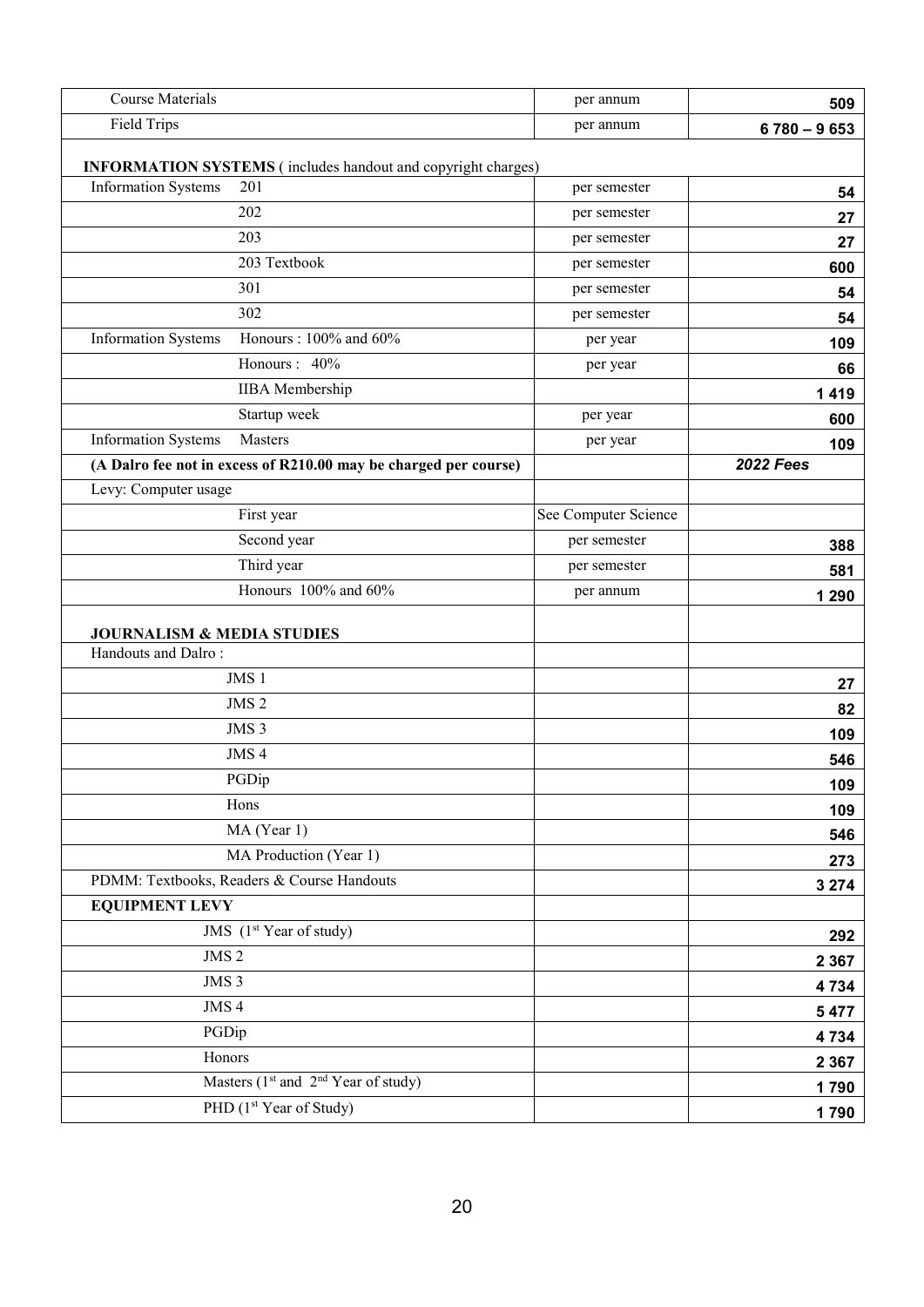| Consumables<br>$\ddot{\cdot}$                                                                                                      |                |         |
|------------------------------------------------------------------------------------------------------------------------------------|----------------|---------|
| JMS 1                                                                                                                              |                | 54      |
| JMS <sub>2</sub>                                                                                                                   |                | 54      |
| JMS <sub>3</sub>                                                                                                                   | each           | 578     |
| JMS <sub>4</sub>                                                                                                                   |                | 622     |
| PGDip                                                                                                                              |                | 622     |
| Honours                                                                                                                            | each           | 109     |
| Masters (All years)                                                                                                                |                | 546     |
| Masters - Production (Prac)                                                                                                        |                | 818     |
| <b>FIELDTRIPS, STUDIO FEES, EXHIBITION, PROF PRINTING &amp; DOCUMENTARY PROJECT EXPENSES</b>                                       |                |         |
| JMS3, PGDip & MA Production                                                                                                        | Per Field Trip | 1637    |
| JMS4 Studio Fees, Fieldtrips, Documentary Project, Prof Printing &<br><b>Exhibition Expenses:</b>                                  |                |         |
| Fieldtrips                                                                                                                         | Per fieldtrip  | 3 2 7 4 |
| PhotoJournalism Studio Fees                                                                                                        | Per Student    | 1 0 9 1 |
| Exhibition expenses                                                                                                                | Per Student    | 655     |
| <b>Television Documentary Project Expenses</b>                                                                                     | Per Student    | 2 1 8 3 |
| Design Professional Printing Expenses                                                                                              | Per Student    | 1 0 9 1 |
| <b>LAW</b><br>LLB Students only: This is a charge per degree and these students will not be charged for the individual law courses |                |         |
| LLB-N1                                                                                                                             |                | 551     |
| LLB-N2                                                                                                                             |                | 934     |
| LLB-N3                                                                                                                             |                | 1,346   |
| LLB-N4                                                                                                                             |                | 1,283   |
| Introduction to Law                                                                                                                |                | 141     |
| Foundations of Law                                                                                                                 |                | 133     |
| Legal Interpretation                                                                                                               |                | 28      |
| Constitutional Law A                                                                                                               |                | 73      |
| <b>Constitutional Law B</b>                                                                                                        |                | 28      |
| Legal Pluralism                                                                                                                    |                | 23      |
| Law of Contract A<br>Law of Persons                                                                                                |                | 54      |
|                                                                                                                                    |                | 39      |
| Law of Property A<br>Law of Contract B                                                                                             |                | 24      |
|                                                                                                                                    |                | 20      |
| Law of Life Partnerships                                                                                                           |                | 121     |
| Law of Property B                                                                                                                  |                | 23      |
| COL 101 (Dalro fee)<br><b>COL 101</b>                                                                                              |                | 125     |
|                                                                                                                                    |                | 70      |
| <b>COL 102</b>                                                                                                                     |                | 16      |
| COL 201 & COL 202                                                                                                                  |                | 70      |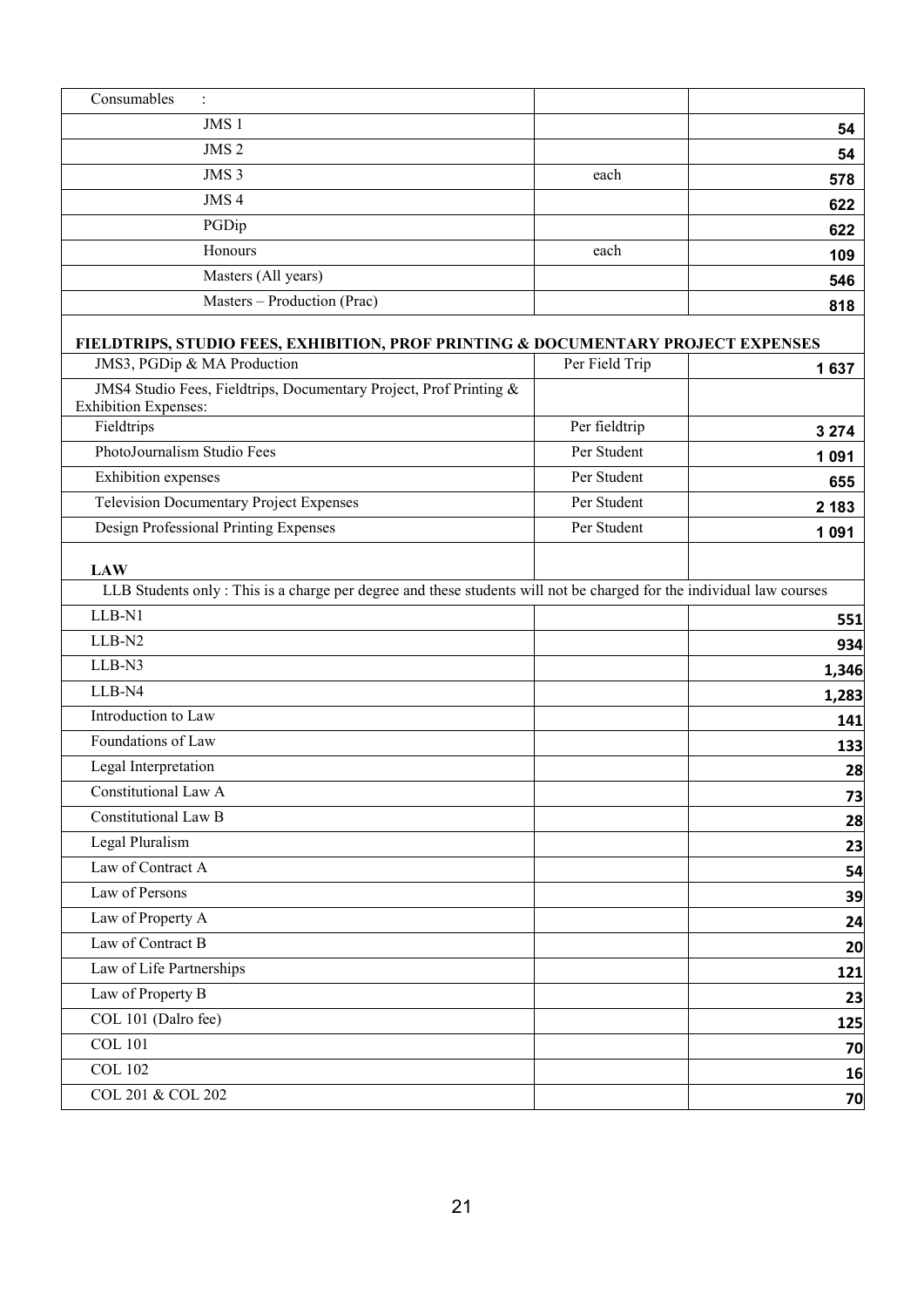| <b>MANAGEMENT</b><br>(includes handouts and DALRO royalties)        |                               |         |
|---------------------------------------------------------------------|-------------------------------|---------|
| Management 101, 102                                                 | each per semester             | 128     |
| Management 101, 102 (Interactive online textbook)                   | Once off                      | 616     |
| Management 211, 212, 213 and 214                                    | each per term                 | 128     |
| Management 211, (Interactive online textbook)                       | Once Off                      | 884     |
| Management 311, 312, 313 and 314                                    | each per term                 | 193     |
| BBS 4 / Honours - Papers 1 - 7                                      | each per term                 | 909     |
| BBS 4 / Honours - Paper 8                                           | once off                      | 2023    |
| Masters (by research thesis)                                        | once off                      | 2 3 4 9 |
|                                                                     |                               |         |
| <b>MATHEMATICS (PURE &amp; APPLIED)</b>                             |                               |         |
| Mathematics 1C1,1C2,1S                                              |                               | 218     |
| Mathematics 1F                                                      | per annum                     | 218     |
| Mathematics & Applied Mathematics MAM 201                           | first semester                | 164     |
| Mathematics & Applied Mathematics MAM 202                           | second semester               | 164     |
| M313, M314, AM313, AM314                                            | first semester                | 327     |
| M311, M312, AM311, AM312                                            | second semester               | 327     |
| <b>MICROBIOLOGY</b>                                                 |                               |         |
| Microbiology 2 Course Material                                      | per annum                     | 128     |
| Microbiology 3 Course Material                                      | per annum                     | 198     |
| Microbiology 2 & 3 lab & equipment levy                             |                               | 511     |
| Microbiology 2 Field Trip                                           |                               | 849     |
| Microbiology 3 Field Trip                                           |                               | 128     |
| Microbiology Honours Course Material                                |                               | 128     |
| MUSIC & MUSICOLOGY (includes course materials and use of equipment) |                               |         |
| MCH WAM 1 & 2                                                       | per annum                     | 368     |
| MTA 101 & MTA 102                                                   | per annum                     | 437     |
| MCH 1 Jazz                                                          |                               | 0       |
| <b>MCH WO 1 &amp; 2</b>                                             | 1 <sup>st</sup> semester only | 437     |
| <b>Instrumental Music Studies 1</b>                                 | per annum                     | 621     |
| Sound Technology 1 &                                                | per annum                     | 437     |
| Instrumental Music Studies 2 & 3                                    | per annum                     | 621     |
| MTA 2 & 3                                                           | per annum                     |         |
| MCH 2 Jazz                                                          |                               | 437     |
| MCH <sub>3</sub>                                                    | per annum                     | 0       |
| Music 4                                                             | per annum                     | 621     |
| Music & Musicology Honours                                          |                               | 621     |
| Music & Musicology Honours Joint                                    | per annum                     | 621     |
| Music Masters by Performance                                        | per annum                     | 621     |
|                                                                     | per annum                     | 586     |
| Music Master's Thesis                                               | per annum                     | 586     |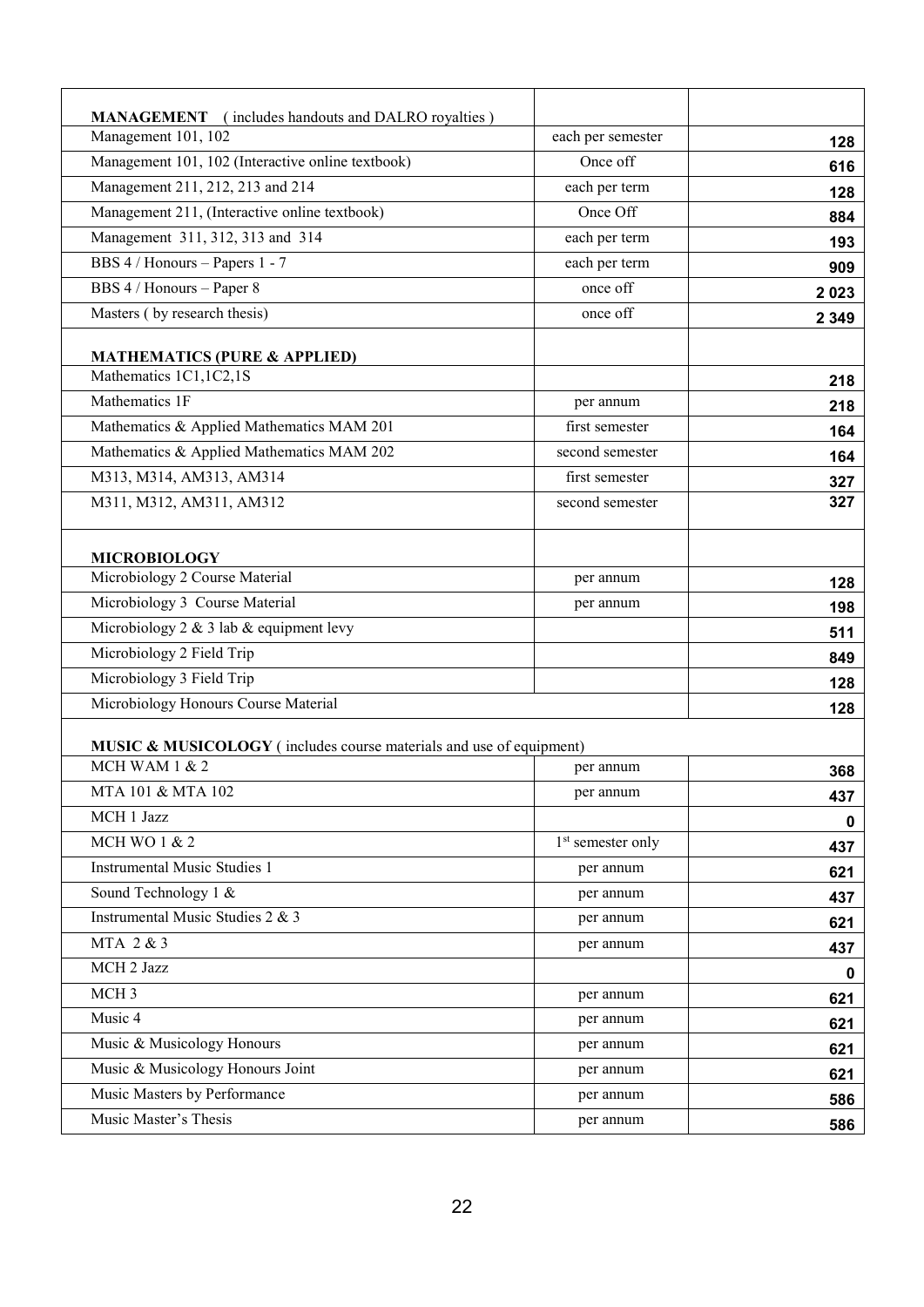| <b>MCH MH 1 &amp; 2</b>                                          | $2nd$ semester only | 381                                                           |
|------------------------------------------------------------------|---------------------|---------------------------------------------------------------|
|                                                                  |                     |                                                               |
| <b>PHILOSOPHY</b>                                                |                     |                                                               |
| Philosophy 101 & 102                                             | each                | 273                                                           |
| Philosophy 201 & 202                                             | each                | 273                                                           |
| Philosophy 3                                                     | each                | 710                                                           |
| Honours                                                          | each                | 1 0 9 1                                                       |
| Joint Honours                                                    | per paper           | 546                                                           |
| MA Coursework                                                    | per paper           | 1 0 9 1                                                       |
| LiNtetho zoBomi 101 & 102                                        | Per semester        | 437                                                           |
|                                                                  |                     |                                                               |
| <b>Accounting Ethics</b>                                         | Per paper           | 218                                                           |
|                                                                  |                     |                                                               |
| <b>PHYSICS</b><br>Physics 101, 102,1E1 and 1E2                   | each                |                                                               |
| Physics 201 and 202                                              | each                | 182                                                           |
| Physics 301 and 302                                              | each                | 206                                                           |
| Physics Honours                                                  | per annum           | 230                                                           |
|                                                                  |                     | 436                                                           |
|                                                                  | Annually            | 250                                                           |
| Political and International Studies 2                            |                     | 150                                                           |
| Political and International Studies 3                            | Annually            | 250                                                           |
| Honours                                                          | Annually            | 400                                                           |
| Joint Honours                                                    | Annually            | 250                                                           |
| Masters                                                          | Annually            | 350                                                           |
| PhD (Resident only)                                              | Annually            | 350                                                           |
| <b>PSYCHOLOGY</b>                                                |                     |                                                               |
| Psychology 1                                                     |                     | 103                                                           |
| Psychology 2                                                     |                     | 295                                                           |
| Psychology 3                                                     |                     |                                                               |
| Organisational Psychology 2                                      |                     |                                                               |
| Organisational Psychology 3                                      |                     |                                                               |
| Psychology Honours                                               |                     |                                                               |
| Clinical Psychology Professional fee                             |                     |                                                               |
| Clinical Psychology Resale                                       |                     |                                                               |
|                                                                  |                     |                                                               |
|                                                                  |                     |                                                               |
| Masters in Research Psychology<br>Counseling Master's Resale Fee |                     |                                                               |
| Counseling Master's Professional Fee                             |                     | 295<br>295<br>295<br>655<br>2870<br>1 0 9 1<br>164<br>1 0 9 1 |
| PhD by Thesis                                                    |                     | 2870<br>1647                                                  |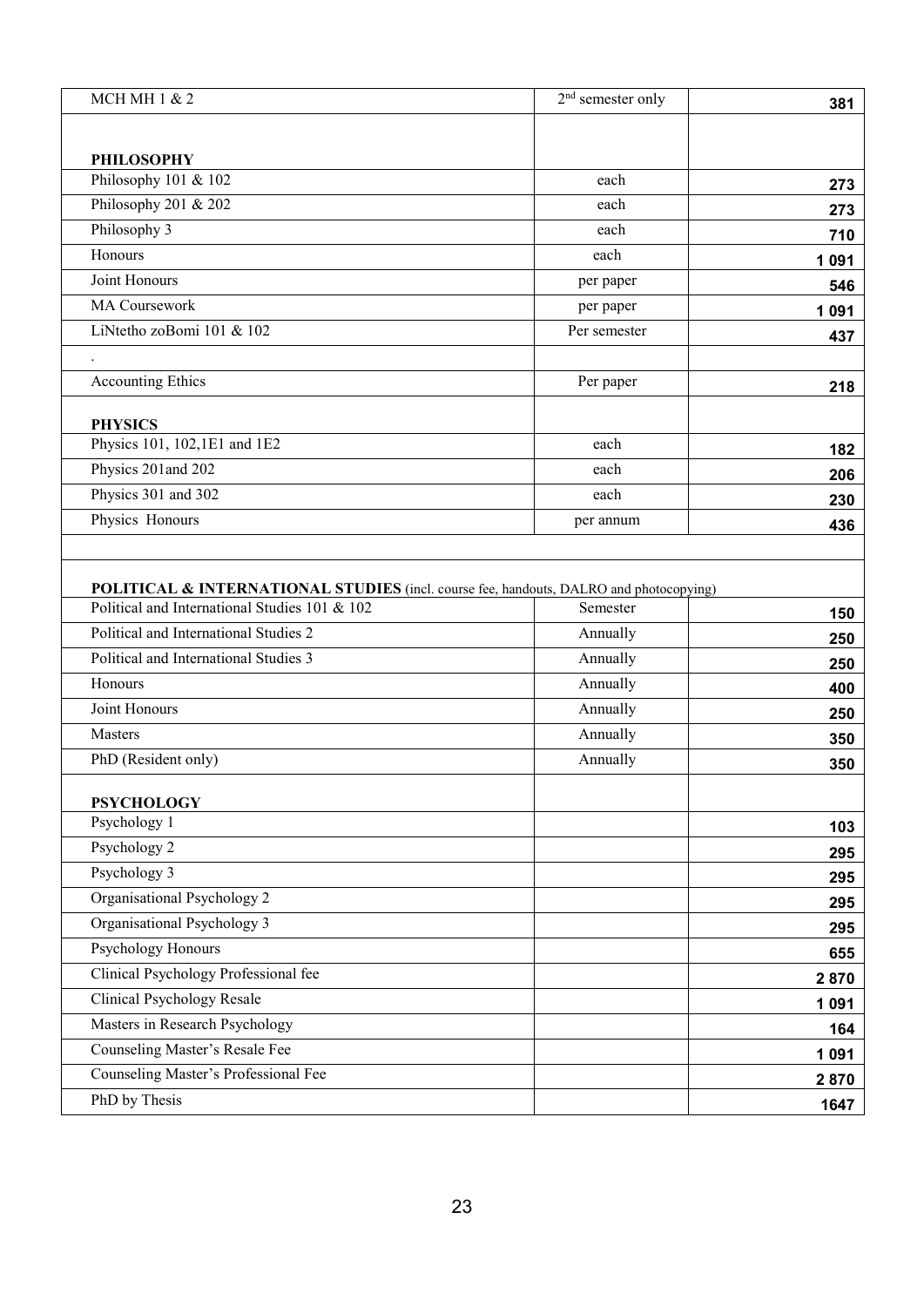| <b>SOCIOLOGY</b>                                                    |                   |      |
|---------------------------------------------------------------------|-------------------|------|
| Sociology 1,2 & 3                                                   |                   | 500  |
| Industrial Sociology 2 & 3                                          |                   | 500  |
| Honours and Masters                                                 | per course        | 250  |
| <b>STATISTICS</b>                                                   |                   |      |
| Statistics 1P1 & 1S1                                                | per semester      | 100  |
| Statistics 1C2                                                      | Per semester      | 125  |
| Mathematical Statistics 102                                         |                   | 100  |
| Mathematical Statistics 201, 202                                    | each per semester | 100  |
| Mathematical Statistics 301, 302                                    | each per semester | 200  |
| Mathematical Statistics Honours /Masters                            |                   | 450  |
| ZOOLOGY AND ENTOMOLOGY                                              |                   |      |
| Cell Biology Handouts                                               | 1st semester      | 157  |
| Zoology 101 Handouts                                                | $2nd$ semester    | 121  |
| Lab Class Materials: Zoo 101; Zoo 301                               | Per semester      | 302  |
| Zoology 101 E-Text Book                                             | $2nd$ semester    | 485  |
| Zoology Handouts 200, 300                                           | each per semester | 182  |
| Zoology 201 E-Text Book                                             | $1st$ semester    | 485  |
| Entomology 201, 202, 301, 302                                       | each per semester | 182  |
| Honours : African Vertebrate Biodiversity, Ento, Marine Biology&Zoo | each              | 105  |
| Field Trips : All Honours                                           |                   | 2422 |
| Field Trips: Zoology 201,202                                        | per semester      | 350  |
| Field Trips: Zoology 301, 302                                       | per semester      | 774  |
| Field Trips: Entomology 201, 301                                    | per semester      | 703  |
| Field Trips: Entomology 202                                         | per semester      | 774  |
| Field Trips: Entomology 302                                         | per semester      | 350  |
| Collecting kit & drawing paper : Entomology 200                     | per annum         | 546  |
| Practical requirements : Entomology 300                             | per annum         | 133  |

#### **ADDITIONAL NOTES**

1. Candidates for Honours degrees may attend an introductory language course without extra charge.

2. (i) Registration and tuition fees must be paid even if candidates in a particular year make no call on their supervisor's time.

 (ii) The minimum period of study for a Master's degree is two years after a Bachelors degree (if permitted) or one year after an Honours degree.

 (iii) The minimum period of study for a PhD degree is three years after an Honours degree or two years after a Master's degree.

(iv) A pro-rata fee will be applied upon registration of Masters and PhD students

3. Laboratory credits to printing accounts and photocopying credits will be charged against student accounts on completion, by the student, of a voucher. The charges will be in multiples of R50 and R100. The cost of printing one A4 black and white page is 50c in 2022.